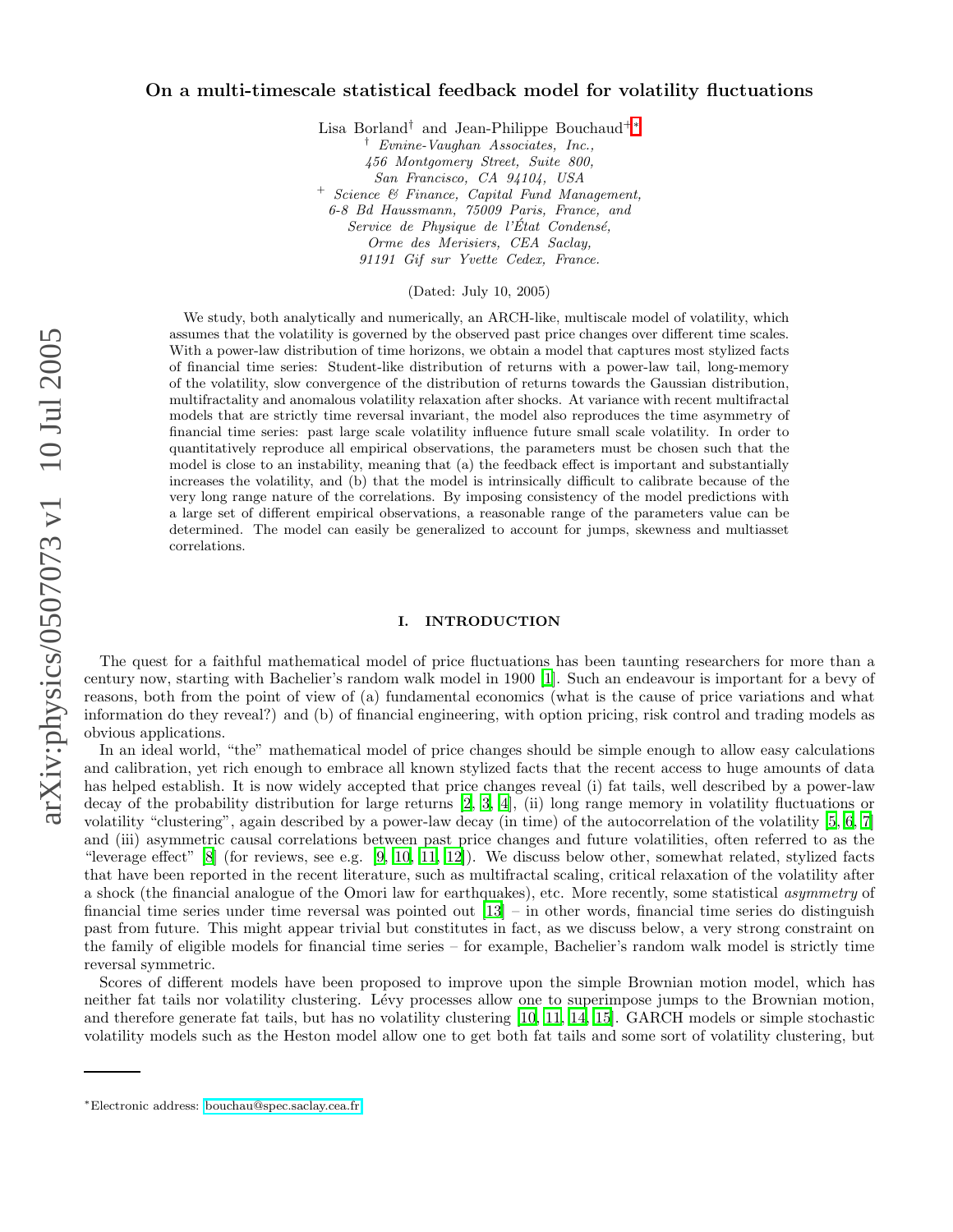not the long memory observed in the data [\[16,](#page-20-15) [17,](#page-20-16) [18,](#page-20-17) [19\]](#page-20-18). Models that mix jumps and stochastic volatility have been investigated [\[20\]](#page-20-19). Multifractal stochastic volatility models, initiated by Mandelbrot, Fisher and Calvet [\[21\]](#page-20-20) and much studied since [\[22](#page-20-21), [23,](#page-20-22) [24](#page-20-23), [25,](#page-20-24) [26,](#page-20-25) [27](#page-20-26), [28,](#page-20-27) [29](#page-20-28), [30,](#page-20-29) [31](#page-20-30), [32,](#page-20-31) [33](#page-21-0), [34\]](#page-21-1), seem to capture in a parsimonious way a large amount of empirical properties. However, most multifractal models are again strictly time reversal symmetric and lack an intuitive interpretation in terms of agent based trading models [\[35\]](#page-21-2). We in fact strongly believe that any serious model of price fluctuations should in fine be justified by reasonable behavioral rules and market microstructure effects (see [\[36](#page-21-3), [37](#page-21-4), [38](#page-21-5), [39](#page-21-6), [40](#page-21-7)] for recent work in that direction). Quite recently, one of us (LB) has proposed, in the context of option pricing, a "statistical feedback" process where the local volatility is large when price moves are deemed rare, leading to a non-linear diffusion equation for the price [\[41\]](#page-21-8). This equation can be solved and leads to a Student-Tsallis distribution for price changes at all times [\[42\]](#page-21-9). In its original form, however, the model breaks time translation symmetry: there is a well defined starting date and starting price. Although this can be used to price options [\[41](#page-21-8), [43\]](#page-21-10) (in the spirit of the Hull-White model for interest rates [\[44\]](#page-21-11)), the process has to be modified to be interpreted as a *bona fide* model of returns. Such an extension, and its modification to account for long-range memory, was proposed in [\[45](#page-21-12)] and recovers, following a different route, a multiscale GARCH model proposed by Zumbach and Lynch in 2003 [\[13](#page-20-12), [46](#page-21-13)] (see [\[6,](#page-20-5) [47,](#page-21-14) [48\]](#page-21-15) for earlier work in that direction). Numerical simulations of this model suggest a very rich phenomenology, that seems to account for most stylized facts of financial time series.

The aim of the present paper is to motivate this new model, discuss its relation with previous work, and investigate in full details its statistical properties, both analytically and numerically. We focus in particular on the probability distribution of returns which is the crucial ingredient for option pricing and risk control. Although not an exact result, we find that these distributions can be well fitted by a Student-Tsallis form, with a lag-dependent tail exponent. We reproduce in great details most empirical facts, including the anomalous relaxation of the volatility after a shock, and the past/future asymmetry of the time series. The model can be generalized to include jumps, the leverage effect, and multi-stock correlations. We then discuss the issue of calibration. Within strict econometric standards, calibration is extremely difficult due to the long-memory nature of both the empirical volatility process and the theoretical models that are constructed precisely to capture this long memory. We advocate the idea of 'soft' calibration, which in such cases should consist in reproducing semi-quantitatively as many observables as possible. These observables should be chosen to be robust to the details of the model specification, and test different "orthogonal" predictions of the model (these statements will be made clearer in the course of the paper and in Section [VI\)](#page-16-0). Consequences for option pricing are briefly discussed, and will be the subject of another paper.

## II. SET UP AND MOTIVATION OF THE MODEL

<span id="page-1-2"></span>In the following, we will consider a discrete time model, with an elementary time scale equal to  $\tau$ , for example  $\tau = 1$ minute. [A continuous time version of the model will be discussed below]. The price at time  $t_i = i\tau$  will be noted  $p_i$ . We will conform to the standard of dealing with the log-price  $x_i = \ln p_i$  and define returns as  $r_i = x_{i+1} - x_i$ .[\[59\]](#page-21-16) The random return is constructed as the product of a time dependent volatility  $\sigma_i$  and a random variable  $\xi_i$  of zero mean and unit variance:

<span id="page-1-1"></span>
$$
r_i = \mu \tau + \sigma_i \xi_i \sqrt{\tau},\tag{1}
$$

where  $\mu$  is the average drift, which we will set to zero in the sequel, meaning that we measure all returns relative to the average drift. The noise  $\xi_i$  can a priori have any probability distribution to account for high frequency kurtosis and jumps, but for simplicity we will mostly focus in this paper on the case of a Gaussian noise. However, as we discuss below, the introduction of jumps is needed to faithfully reproduce real price time series.

The seminal insight of ARCH or GARCH models [\[49](#page-21-17)] is that the volatility process reflects trading activity and is subordinated to past price changes. Intuitively, the level of activity becomes high when past price changes are, in some sense, anomalous. In the simplest ARCH model, this is expressed as:

<span id="page-1-0"></span>
$$
\sigma_i^2 = \sigma_0^2 \left[ 1 + g \frac{r_{i-1}^2}{\sigma_0^2 \tau} \right],\tag{2}
$$

meaning that the volatility is equal to its 'base level'  $\sigma_0^2$  plus a contribution coming from the last price change. In fact, we have written the feedback term in a way that expresses the comparison between the square of the last return and its expected value, equal to  $\sigma_0^2 \tau$ . If the last price change was small compared to usual, the volatility today is close to its normal value, whereas in the other limit, the last return is deemed anomalous and leads to a potentially large increase of today's activity.

An argument motivating Eq. [\(2\)](#page-1-0) above is as follows. Suppose that some traders open positions (for example, long) at time  $t_{i-1}$ , when the price is  $p_{i-1}$ . Such trades are often initiated with both a profit objective and a risk limit,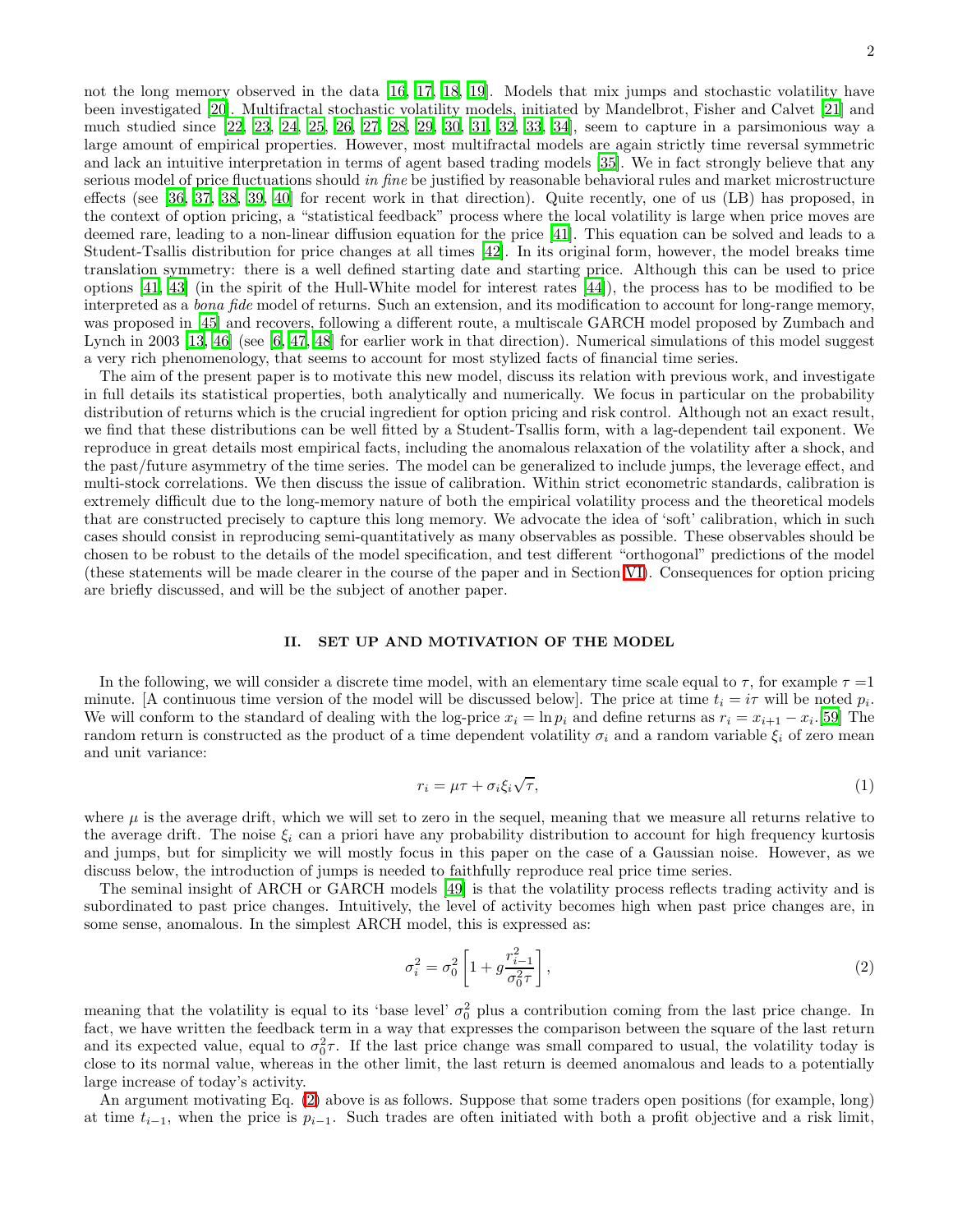

FIG. 1: Schematic shape of the distribution of stop loss/stop gain thresholds around the opening price of the trade. Plain line: symmetric distribution; dotted line: asymmetric distribution, giving rise to the leverage effect discussed in section [V.](#page-15-0)

which would close the position at time  $t_i$  if the price has moved up too much (stop gain) or down too much (stop loss). It is very natural to hypothesize that to each opening trade are associated two thresholds, one above, one below  $p_{i-1}$ , that trigger a closing trade if exceeded. If many agents open both long and short trades at  $t_{i-1}$ , one can expect a quasi-continuous distribution of thresholds at  $p_{i-1}(1+\Delta)$ , more or less symmetrically distributed around  $p_{i-1}$ , triggering with equal probability sell back or buy back orders. The density  $P(\Delta)$  is, in the simplest case, even (but see Section [V](#page-15-0) for the inclusion of the leverage effect) and obviously vanishes at  $\Delta = 0$  since nobody opens a trade to close it immediately (see Fig. 1). The width of  $P(\Delta)$  is given, in order of magnitude, by  $\sigma_0\sqrt{\tau}$  since this gives the natural scale beyond which an event might be deemed anomalous. Hence, a relative change of price  $r_{i-1}$  will trigger on the order of: [\[60\]](#page-21-18)

$$
N_i(r_{i-1}) \approx \int_0^{|r_{i-1}|} P(\Delta) d\Delta \tag{3}
$$

stop trades. These trades of random sign lead, on the next day, to an increase of the volatility as:

$$
\sigma_i^2 = \sigma_0^2 + GN_i/\tau,\tag{4}
$$

where G is the average square impact per trade, and  $\sigma_0^2$  is the volatility due to all other trades. Taking into account that  $P(\Delta)$  extends over a range  $\sigma_0\sqrt{\tau}$ , one finally obtains a general single time scale ARCH model:

<span id="page-2-0"></span>
$$
\sigma_i^2 = \sigma_0^2 \left[ 1 + \mathcal{G} \left( \frac{|r_{i-1}|}{\sigma_0 \sqrt{\tau}} \right) \right],\tag{5}
$$

where the function G depends on the detailed shape of  $P(\Delta)$ . Taking for simplicity, in accordance with the above discussion,

$$
P(\Delta) = P_1 \frac{|\Delta|}{2\beta^2 \sigma_0^2 \tau} \exp(-\frac{\Delta^2}{2\beta^2 \sigma_0^2 \tau}),
$$
\n(6)

(where  $\beta$  is a number setting the width of the distribution of thresholds, and  $P_1$  the total number of opened trades) finally leads to:

$$
\mathcal{G}(u) = 2g\beta^2 \left(1 - \exp(-u^2/2\beta^2)\right),\tag{7}
$$

where  $g = GP_1/2\beta^2\sigma_0^2\tau$  is the ratio measuring the impact of all stop trades compared to that of all other trades. The simplest ARCH model Eq. [\(2\)](#page-1-0) corresponds to the limit  $u \ll \beta$ , that is, neglects saturation effects related to the fact that stop limits are not placed arbitrarily far from the entry point (i.e.  $\beta$  is finite). When this saturation is neglected,  $\mathcal{G}(u)$  is simply given by  $g u^2$  (but see below, Fig. 11).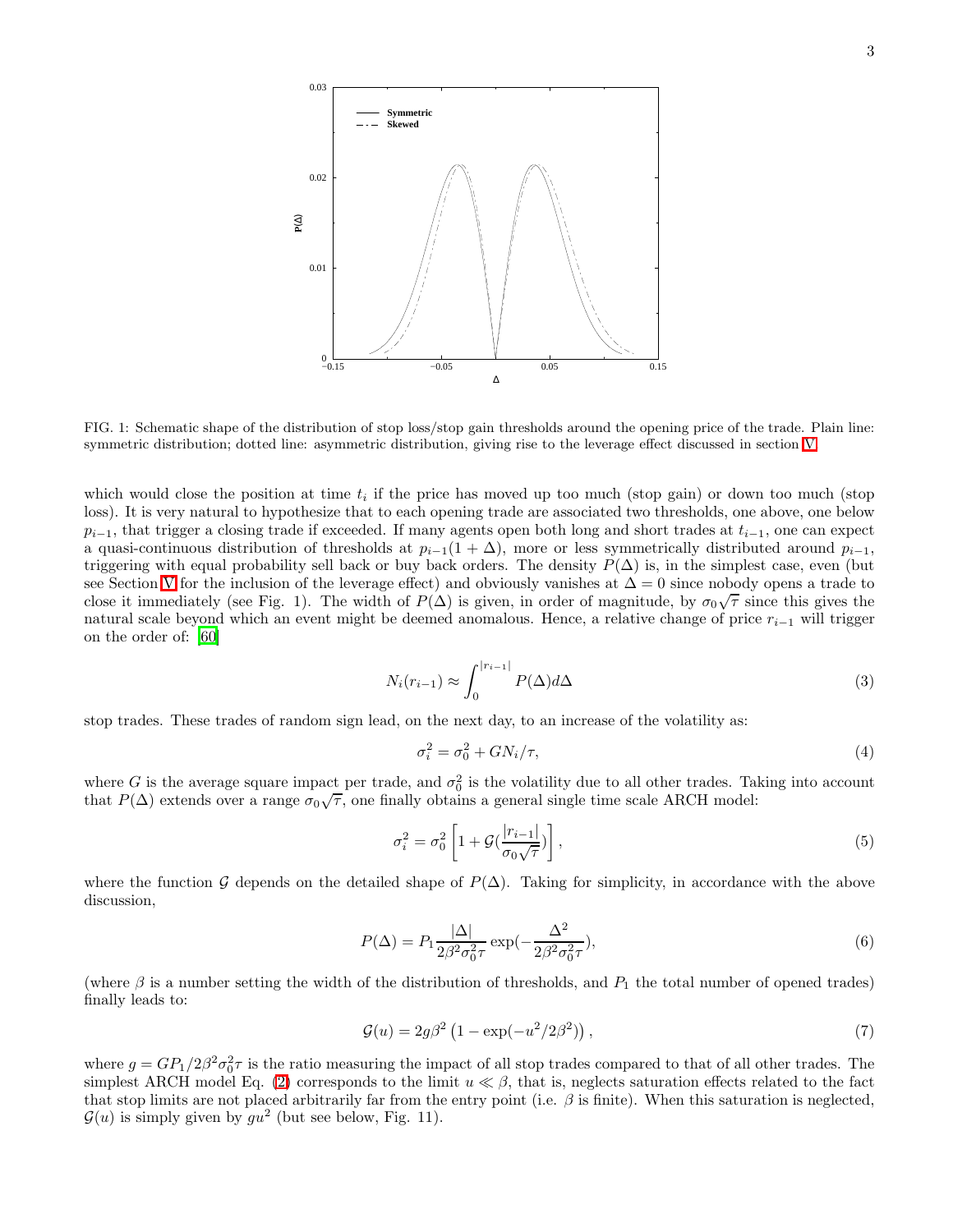Although the above feedback mechanism is most probably at play in financial markets, a strong limitation of the above model is to consider that all traders have the same time horizon, equal to  $\tau$  in the above formulation. However, it is well documented that the activity of financial markets is fueled by traders with different time horizons, from a few hours to a few months or even years (see e.g. [\[13,](#page-20-12) [48\]](#page-21-15)). Therefore, stop losses or profit objectives are not placed only around the last price  $p_{i-1}$  but around possibly all past prices  $p_{i-\ell}, \ell = 1, 2, ...$  Correspondingly, the width of the distribution of these thresholds is calibrated to the volatility of the price over the particular trading horizon, i.e.  $\sigma_0\sqrt{\ell\tau}$ . The generalization of Eq. [\(5\)](#page-2-0) to this situation therefore reads:

$$
\sigma_i^2 = \sigma_0^2 \left[ 1 + \sum_{\ell=1}^{\infty} \mathcal{G}_{\ell} \left( \frac{|x_i - x_{i-\ell}|}{\sigma_0 \sqrt{\ell \tau}} \right) \right]. \tag{8}
$$

Expanding  $\mathcal{G}_{\ell}$  for small arguments finally leads to the symmetric version of the model studied in the present paper (the inclusion of asymmetry will be discussed in Section [V\)](#page-15-0): [\[61](#page-21-19)]

<span id="page-3-0"></span>
$$
\sigma_i^2 = \sigma_0^2 \left[ 1 + \sum_{\ell=1}^{\infty} g_\ell \frac{(x_i - x_{i-\ell})^2}{\sigma_0^2 \ell \tau} \right],\tag{9}
$$

with

$$
r_i = x_{i+1} - x_i = \sigma_i \xi_i \sqrt{\tau}.
$$
\n<sup>(10)</sup>

The coupling constant  $g_{\ell}$  is proportional to the number of trades  $P_{\ell}$  with horizon  $\ell$ . Because traders with a longer horizon have slower trading frequencies and under-react compared to short term traders, it is reasonable to imagine that  $g_\ell$  is a decaying function of  $\ell$ . Both for simplicity and because it allows us to reproduce several stylized empirical facts, we will choose  $g_{\ell}$  to be an inverse power:

$$
g_{\ell} = g/\ell^{\alpha},\tag{11}
$$

but other choices are possible. For example, Zumbach and Lynch have presented evidence that  $g_{\ell}$  has additional peaks on the day, week and month times scales. These authors have proposed a model very close in spirit to Eq. [\(9\)](#page-3-0), and discussed some of its properties. In fact, Eq. [\(9\)](#page-3-0) is a special case in the family of quadratic ARCH models, where the volatility is expressed as a general quadratic form of past returns:

$$
\sigma_i^2 = \sigma_0^2 + \sum_{j < i, k < i} \mathcal{M}(i; j, k) \frac{r_j r_k}{\tau},\tag{12}
$$

which contains ARCH, GARCH, etc. Our specification insists that only combinations of returns 'reconstructing' actual price changes over different time scales occur in the above sum, because they correspond to quantities directly observable to the crowd of traders, which, we argue, strongly influence the trading at time i. Our model corresponds to a particular choice for M above:

$$
\mathcal{M}(i;j,k) = \sum_{\ell = \max(i-j,i-k)}^{\infty} \frac{g_{\ell}}{\ell},\tag{13}
$$

whereas most ARCH models correspond a certain regression on past *instantaneous* square returns, i.e., to  $\mathcal{M}(i; j, k)$  $K(i-j)\delta_{jk}$ , with a certain kernel function K, usually corresponding to an exponential moving average,  $K(\ell) = \alpha^{\ell}$ .

With a power-law specification for  $g_{\ell}$ , and the choice of a Gaussian distribution for the noise term  $\xi$  in the definition of returns, our model is fully determined by only four parameters:  $\sigma_0$  sets the volatility scale,  $\tau$  sets the shortest time scale over which feedback effects are effective, g measures the strength of these feedback effects and  $\alpha$  describes the relative importance of short term traders and long time traders in the feedback process. It may however be that the assumption of a Gaussian noise for  $\xi$  is insufficient to account for the high frequency statistics of the returns. In particular, one expects that true 'jumps' related to unexpected news are not described in terms of a volatility feedback process. It is easy to extend the model in that direction and choose another distribution for ξ. In the following sections, we will present several analytical and numerical results of the Gaussian version of this model, and compare them to empirically known results. But before doing so, let us give the continuous time formulation of the same model, which can be convenient for some applications, such as option pricing. Introducing the standard Brownian noise  $dW_t$ , one may write:

$$
dx_t = \sigma_t dW_t,\tag{14}
$$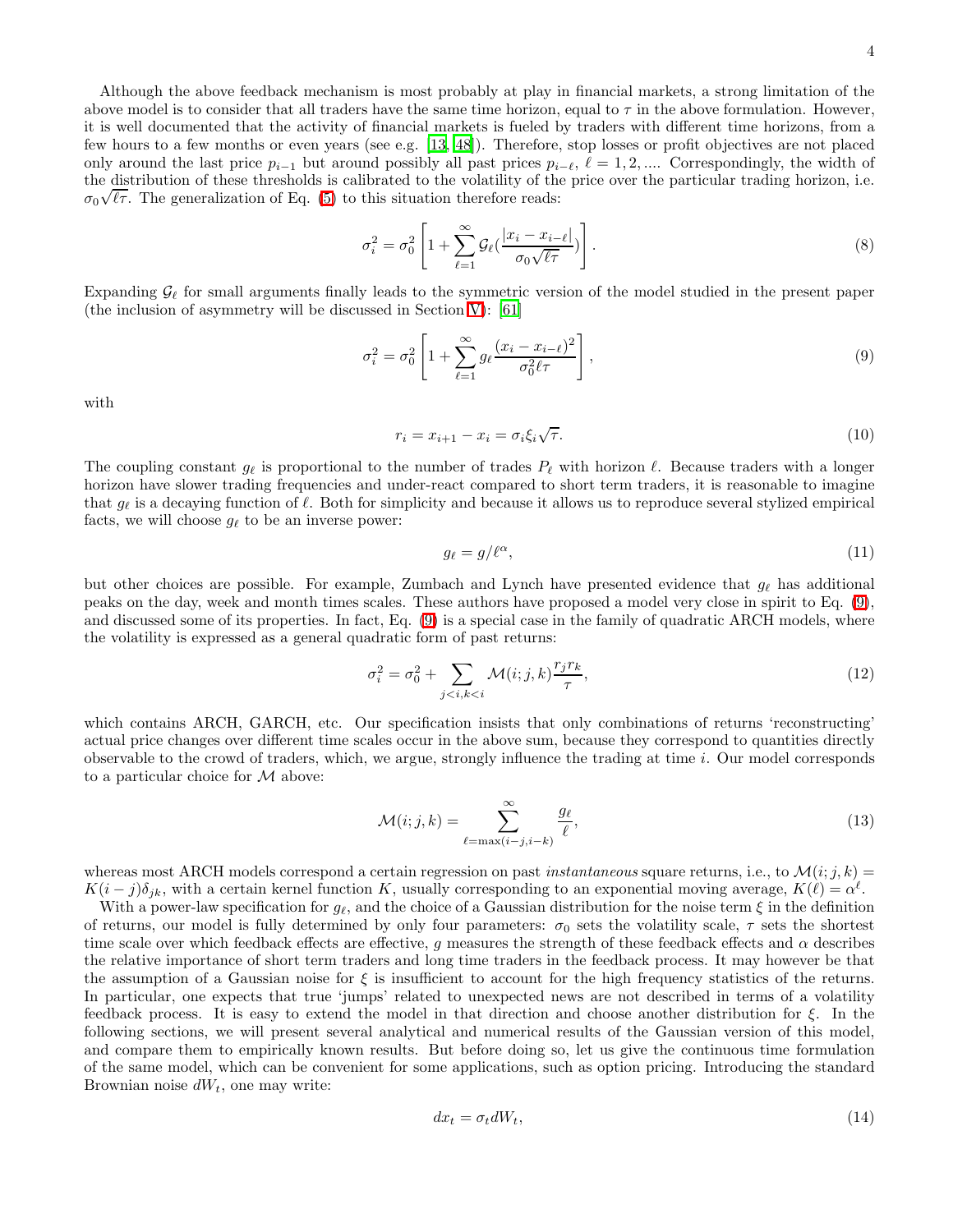with:

$$
\sigma_t^2 = \sigma_0^2 + g\tau^\alpha \int_{-\infty}^t dt' \frac{(x_t - x_{t'})^2}{(t - t' + \tau)^{1+\alpha}}.
$$
\n(15)

This model is well defined as soon as  $\alpha > 1$ , which is the case we will focus on in the sequel.

## III. ANALYTICAL RESULTS

### <span id="page-4-0"></span>A. Unconditional distribution of the volatility

Although our model (Eq. [\(9\)](#page-3-0)) expresses the volatility as a deterministic function of the past prices and the only source of randomness comes from the noise  $\xi_i$  in Eq. [\(1\)](#page-1-1), the volatility effectively appears as a random variable, and one can ask questions about its distribution, correlations, etc. The simplest question concerns the average value of the volatility, which also coincides, for a stationary process, with the long term volatility of the price. Averaging will always be denoted below with brackets  $\langle \ldots \rangle$  around the quantity which is averaged. For the average volatility, one has (assuming stationarity):

$$
\langle \sigma^2 \rangle = \langle \sigma_i^2 \rangle = \sigma_0^2 + \sum_{\ell=1}^{\infty} g_\ell \frac{\langle (x_i - x_{i-\ell})^2 \rangle}{\ell \tau} = \sigma_0^2 + \left[ \sum_{\ell=1}^{\infty} g_\ell \right] \langle \sigma^2 \rangle. \tag{16}
$$

This equation has a well behaved solution only if:

$$
z_2 = \sum_{\ell=1}^{\infty} g_{\ell} < 1,\tag{17}
$$

where the above equation defines  $z_2$ , the subscript '2' refers to the fact that we study here the second moment of the volatility. When  $z_2 < 1$ , the square volatility is amplified by a factor  $1/(1-z_2)$  compared to the initial value  $\sigma_0^2$ . In the case  $z_2 \geq 1$ , on the other hand, the process becomes non stationary and the volatility grows without bound as time elapses. It is clear that the condition  $z_2 < 1$  can only be met if the sum of  $g_\ell$  converges, which imposes that the exponent  $\alpha$  is larger than one. For  $\alpha > 1$ , one finds  $z_2 = g\zeta(\alpha)$ , which delimits a region in the plane g,  $\alpha$  where the process is stationary. In the following, we will often assume that  $\alpha$  is larger than unity but close to it (which is suggested by empirical data), and use in this limit a continuous approximation for discrete sums. In particular,  $\zeta(\alpha) \approx 1/(\alpha - 1)$ . We will find below that empirical data on stocks favors values of  $z_2 \approx 0.85 - 0.9$ , meaning that the square volatility is increased by a factor  $\sim 6 - 10$  compared to its initial value  $\sigma_0^2$ . Therefore feedback effects might be an important cause of the excess volatility in financial markets [\[50](#page-21-20), [51](#page-21-21)].

In order to compute higher moments of the volatility, one needs in general to know the full temporal correlation of the volatility, that we will establish in the next paragraph. Simplified, approximate calculations can be performed in two extreme cases: (i) no temporal correlations (ii) full temporal correlations. This leads to an equation for  $\langle \sigma^4 \rangle$  of the form  $(1 - z_4)/\sigma^4$  =RHS, where the right hand side is finite whenever  $\alpha > 1$ , and can be computed if necessary (see below). The important discussion concerns the value of  $z_4$ . We will denote  $M_k = \mathcal{M}(0; -k, -k)$ , which behaves, for large k, as  $k^{-\alpha}/(\alpha-1)$ . Using the results established below (see Eq. [\(26\)](#page-5-0)), one can obtain a lower bound  $z_{4,<}$ and an upper bound  $z_{4,>}$  on the value of  $z_4$ . If correlations are neglected, one finds:

$$
z_4 \ge z_{4,<} = 3g^2 \sum_{k=1}^{\infty} M_k^2. \tag{18}
$$

If on the other hand, if correlations are overestimated and taken to be constant in time, one finds an upper bound for  $z_4$  that reads:

$$
z_4 \le z_{4,>} = g^2 \left( \left[ \sum_{k=1}^{\infty} M_k \right]^2 + 2 \sum_{k=1}^{\infty} M_k^2 + 4 \sum_{k=1}^{\infty} (k-1) M_k^2 \right). \tag{19}
$$

As long as  $z_4 < 1$ , the fourth moment of  $\sigma$  is finite, but if  $z_4$  reaches unity, it does diverge, leading to an infinite kurtosis for the returns. For  $\alpha = 1.15$ , we find  $z_{4,<} = 0.16 z_2^2$  and  $z_{4,>} = 1.44 z_2^2$ . This shows that the kurtosis  $\kappa$  is certainly finite for  $z_2 < 0.833$ ; numerical simulations below suggest that  $\kappa$  indeed remains finite beyond that value.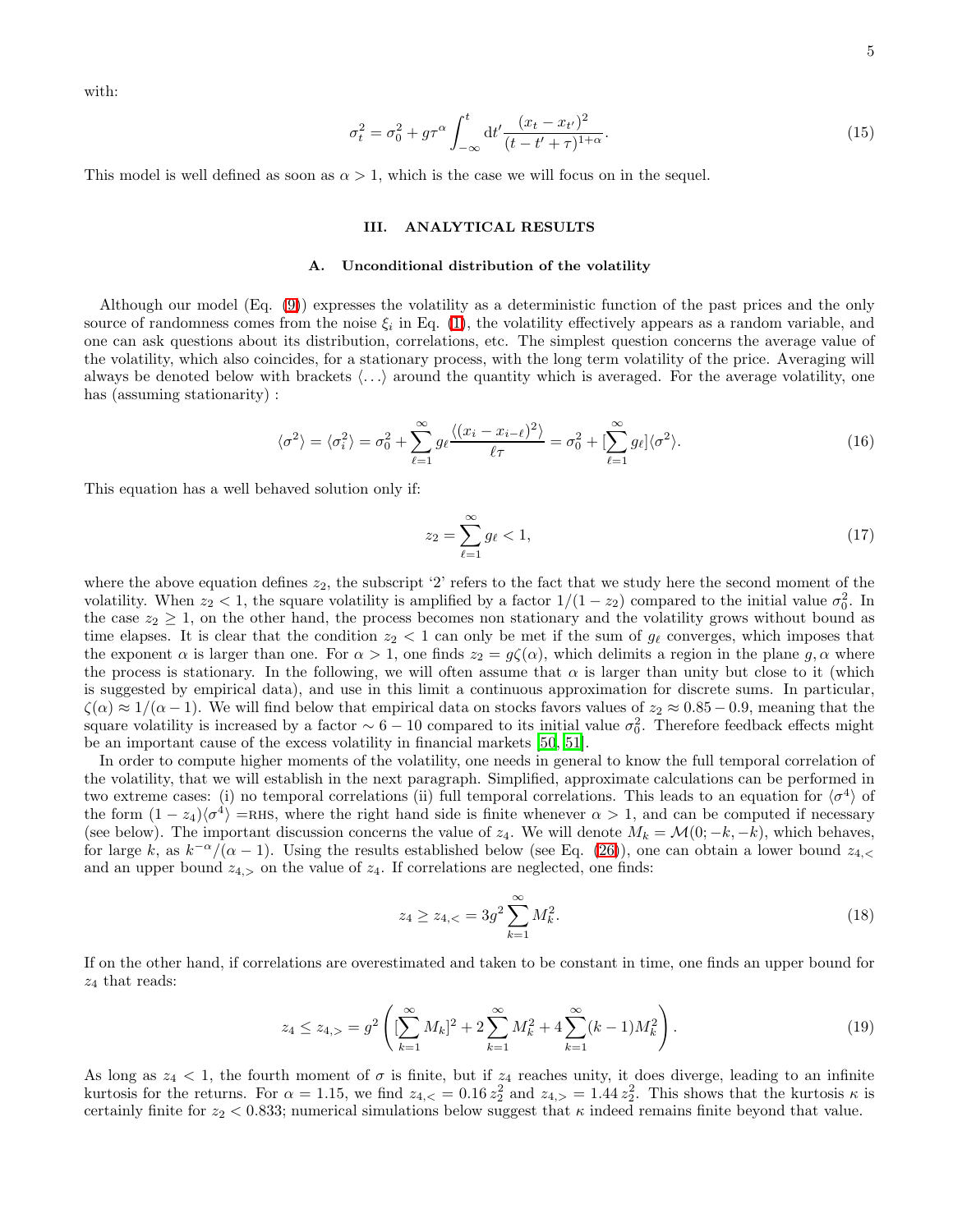The above argument is easily generalized to higher even moments of  $\sigma$ , leading to an equation  $(1 - z_{2n})\langle \sigma^{2n} \rangle$  =RHS with:

$$
z_{2n,<} = (2n-1)!! \, g^n \sum_{k=1}^{\infty} M_k^n,\tag{20}
$$

and a more cumbersome expression for  $z_{2n,>}$ . For large n, one finds  $z_{2n,<} \sim (2gn/e)^n$ , showing that however small the value of g, sufficiently high moments of the volatility are divergent. Since  $r_i = \sigma_i \xi_i$ , the even moments of the returns are given by:

$$
\langle r^{2n} \rangle = (2n - 1)!! \langle \sigma^{2n} \rangle; \tag{21}
$$

therefore high moments of returns themselves diverge, suggesting that both the unconditional distribution of volatility and returns have a power-law tail (possibly multiplied by a slow function), with an exponent equal to the order of the last finite moment. We will confirm this prediction numerically in the following section. Remember however that the above discussion is only valid when the noise  $\xi$  is Gaussian; if  $\xi$  itself has a non zero kurtosis, then its contribution should be taken into account.

### B. Temporal correlations of the volatility

A well known stylized fact is that the volatility is a 'long-memory' process, which means that the temporal correlations of the square volatility decay as an inverse power of the time lag,  $\ell^{-\nu}$ , with an exponent  $\nu$  less than unity. This property turns out to be extremely important because it is at the root of the very slow convergence of the distribution of aggregated returns towards the Gaussian. More precisely, the kurtosis of the return  $x_i - x_{i-\ell}$  over scale  $\ell$ , itself decays as  $\ell^{-\nu}$  instead of  $\ell^{-1}$ , which is the case when the volatility process has a short memory. Since the empirical value of  $\nu$  is, for stocks, on the order of  $\nu = 0.2 - 0.3$ , the slowing down is substantial and essential to explain why long dated options still have a smile.

We therefore turn to the calculation of the correlation function of the volatility, defined as:

$$
\mathcal{F}(\ell) = \frac{\langle \sigma_{i+\ell}^2 \sigma_i^2 \rangle}{\langle \sigma^2 \rangle^2} - 1.
$$
\n(22)

In the limit  $g^2 \ll 1$ , one can quite easily perform a perturbative analysis that neglects terms of order  $g^4$ , to get:

$$
\mathcal{F}(\ell) = 2g^2 \left[ \sum_{0 < k < j} \frac{k^{1-\alpha}}{(\ell+j)^{1+\alpha}} + \sum_{0 < j \le k} \frac{j^2}{k^{1+\alpha}(\ell+j)^{1+\alpha}} \right]. \tag{23}
$$

An analysis of this result for  $\ell \gg 1$  finally gives, for  $\alpha > 1$  but close enough to unity such that one can use continuous integrals instead of discrete sums:

<span id="page-5-1"></span>
$$
\mathcal{F}(\ell) \sim \frac{4g^2 \Gamma(2-\alpha)\Gamma(2\alpha-1)}{\alpha^2 \Gamma(\alpha)} \ell^{2-2\alpha} \equiv \mathcal{F}_{\infty} \ell^{-\nu},\tag{24}
$$

leading to a kurtosis exponent  $\nu = 2\alpha - 2$ . The volatility is a long memory process whenever  $\nu \le 1$ , i.e.  $1 < \alpha \le 3/2$ . Comparison with empirical data, done below, suggests that  $\alpha$  is in the range 1.1 – 1.2. The exact equation for  $\mathcal{F}(\ell)$ , not restricted to small  $g^2$ , can also be written down, although it is more cumbersome. For this calculation, one should note that averages such as  $\langle \sigma_i^2 \xi_j^2 \rangle_c$  (where the subscript c denotes a connected average) are non trivial, since the volatility randomness comes entirely from past returns themselves. This contrasts with many stochastic volatility models where the volatility  $\sigma_i$  and the noise  $\xi_j$  are often chosen to be independent (unless one wants to model the leverage effect). In the present case, one finds, for  $j < i$ :

$$
\langle \sigma_i^2 \xi_j^2 \rangle_c = g^2 \sum_{k,k' > 0} \mathcal{M}(0; -k, -k') \langle \sigma_{i-k} \sigma_{i-k'} \xi_{i-k} \xi_{i-k'} \xi_j^2 \rangle_c = 2g^2 \langle \sigma^2 \rangle M_{i-j}, \tag{25}
$$

<span id="page-5-0"></span>Now, the full self-consistent equation for  $\mathcal F$  reads:

$$
\mathcal{F}(\ell) = g^2[3\mathcal{F}(0) + 2] \sum_{k=1}^{\infty} M_k M_{k+\ell} + 4g^2 \sum_{k > k'=1}^{\infty} M_k M_{k+\ell} [1 + \mathcal{F}(k - k') + 2g^2 M_{k-k'}]
$$
  
+ 
$$
2g^2 \sum_{k > k'=1}^{\infty} M_k M_{k'+\ell} [\mathcal{F}(k - k') + 2g^2 M_{k-k'}] + g^2 \sum_{k=1}^{\infty} \sum_{k'=1}^{\ell} M_k M_{k'} [\mathcal{F}(\ell - k' + k) + 2g^2 M_{\ell-k'+k}] \tag{26}
$$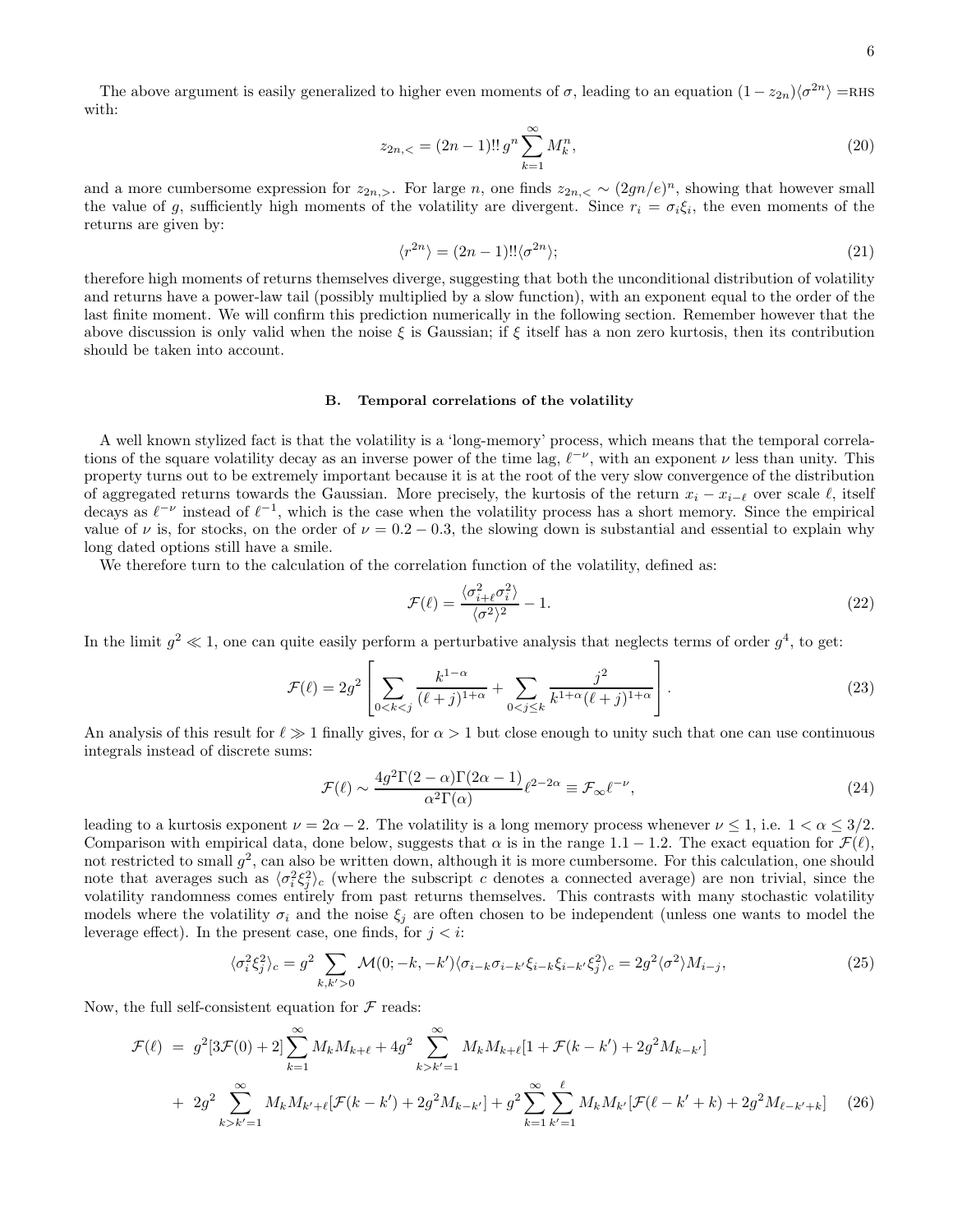From the knowledge of  $\mathcal{F}(\ell)$  one can obtain the  $\ell$  dependence of the kurtosis of the returns, following [\[11\]](#page-20-10). Again, one should take care of the terms involving  $\langle \sigma_i^2 \xi_j^2 \rangle_c$ , which, as we discuss below, lead to a new, perhaps unexpected effect. One finds, for the kurtosis of the returns on lag  $\ell$ :

<span id="page-6-0"></span>
$$
\kappa(\ell) = \frac{1}{\ell} \left[ \kappa(1) + 6 \sum_{j=1}^{\ell} (1 - \frac{j}{\ell}) [\mathcal{F}(j) + 2g^2 M_j] \right].
$$
 (27)

For large lags  $\ell \gg 1$ , one finds, using Eq. [\(24\)](#page-5-1), and for  $\alpha$  close to 1:

$$
\kappa(\ell) \sim \frac{3\mathcal{F}_{\infty}}{(3-2\alpha)(2-\alpha)} \ell^{-\nu}.
$$
\n(28)

Therefore, one expects the returns to converge to Gaussian, but only on a very long time scale. Any measure of the distance from a Gaussian – such as the mean absolute moment studied below – will tend to zero very slowly, as  $\ell^{-\nu}$ , see Figs 4-a, 4-b. If one now studies Eq. [\(27\)](#page-6-0) for small values of  $\ell$ , say  $\ell = 2$ , one finds:

$$
\kappa(2) - \kappa(1) = 3[\mathcal{F}(1) - \mathcal{F}(0) + 2g^2 M_1]
$$
\n(29)

In many models, the last term is absent, and since  $\mathcal{F}(1) \leq \mathcal{F}(0)$ , one usually finds that the kurtosis of aggregated returns is less than the kurtosis of elementary returns. However, the third term in the above expression suggests that one can observe, in some cases, a kurtosis that first increases with lag before decaying to zero. We will see that this is indeed the case in the numerical simulations of our model, although this effect is, again, very sensitive to the assumption that  $\xi_i$  is a purely Gaussian noise.

### C. Conclusion

The summary of this technical section is that the two major stylized facts (fat tails and volatility long-memory) are present in our model. We have indeed shown that the distribution of returns and of the volatility have powerlaw like tails, since high moments of these distributions diverge. We have also shown that the temporal correlation of the volatility is decaying as a slow power law. The following sections will be to establish these properties more quantitatively using numerical simulations, and to show that many more stylized facts can be reproduced by the model. Finally, we will turn to the question of calibration and discuss how the model parameters can be chosen to fit empirical data.

### <span id="page-6-1"></span>IV. NUMERICAL RESULTS

We have established above that the volatility-volatility correlation function, and the kurtosis, decay at long times as  $\ell^{-\nu}$  with  $\nu = 2(\alpha - 1)$ . A large amount of empirical work on financial time series suggest that  $\nu$  is in the range  $0.2 - 0.4$  for many different assets. For example, averaging over the 500 largest stocks of the NYSE leads to  $\nu \approx 0.25$ , while  $\nu \approx 0.3$  for the S&P 500 Index [\[11](#page-20-10)]. We therefore choose to fix  $\alpha = 1.15$  (corresponding to  $\nu = 0.30$ ) in most of the numerical experiments that we have conducted. Other values of  $\alpha$  are briefly discussed, in particular in the context of the model calibration. The choice  $\alpha = 1.15$ , although guided by empirical data, immediately leads to a numerical problem due to its proximity with the critical value  $\alpha = 1$  which separates a (theoretically) stationary regime for  $\alpha > 1$  from a non stationary regime for  $\alpha \leq 1$ . The convergence of (say) the average volatility to its asymptotic value is expected to occur at speed  $T^{1-\alpha}$ , where T is the total length of the time series. For  $\alpha = 1.15$ , this is extremely slow: even for  $T = 10^6 \tau$ , one expects corrections of order 10% to the theoretical asymptotic results. For this reason, and also to speed up the numerical calculation of the sum that determines the volatility (Eq. [9\)](#page-3-0), we have truncated the power-law memory kernel  $g_{\ell}$  beyond  $\ell = 5$ .  $10^4$ . The total length of our simulations is usually  $10^6$ steps, but we discard the first  $15. 10<sup>4</sup>$  points of the series before we start measuring any observable. Although this is, again, insufficient to obtain very precise results for such low values of  $\alpha$ , we believe that these numerical experiments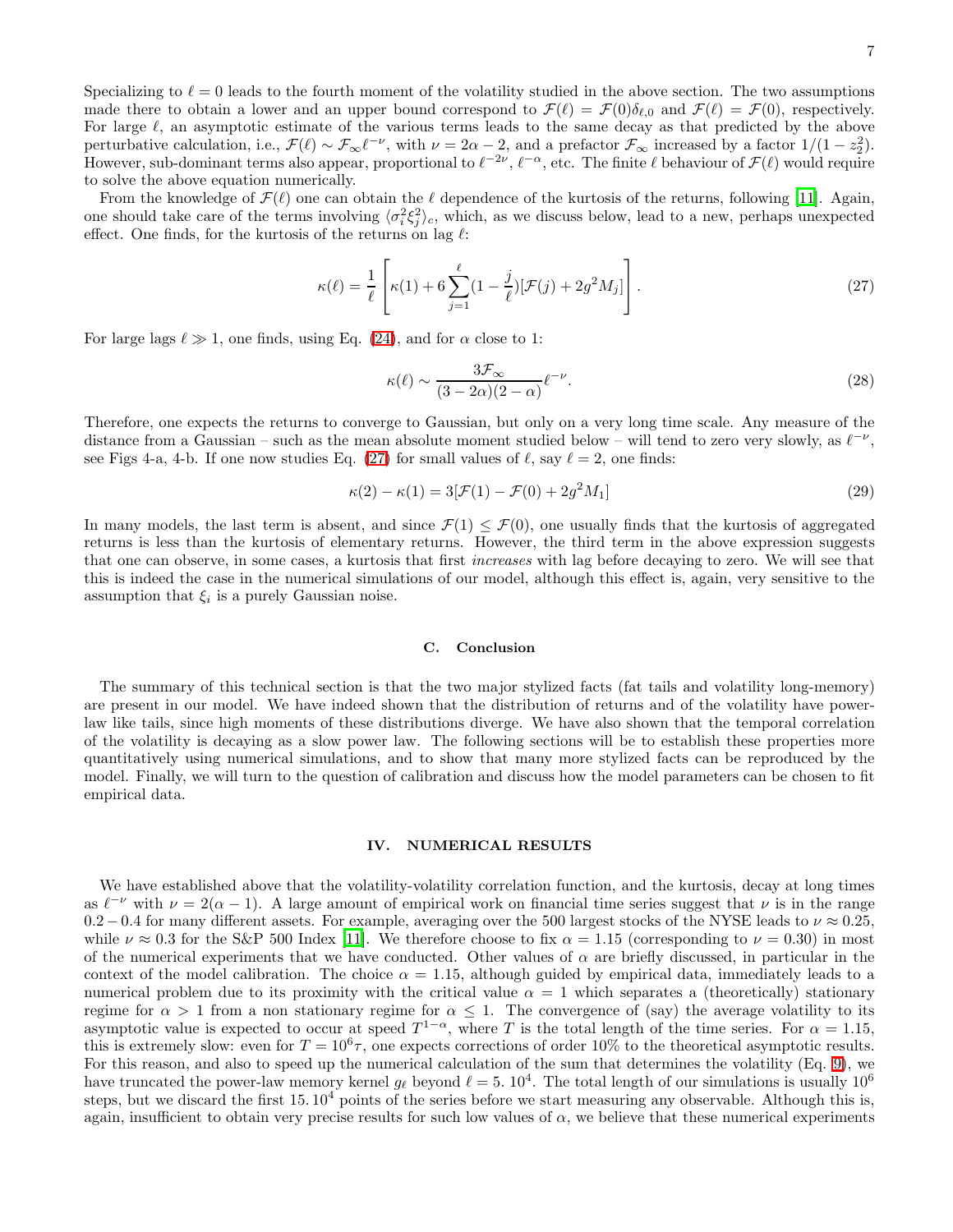

FIG. 2: A typical time series (of length 2  $10^5$ ) of the volatility  $\sigma^2$ , for  $z_2 = 0.85$  and  $\alpha = 1.15$ . We have in fact shown a 300  $\tau$ moving average of  $\sigma_i^2$ , aimed at representing the 'daily' volatility within our model.

are sufficient to obtain a good estimate of a host of different interesting observables, in any case comparable in quality to the corresponding estimates on real price time series. As will be clear below, we estimate that one day corresponds in our model to  $\ell \sim 300$ ; therefore  $10^6$  time steps corresponds to 3000 trading days, or twelve years of data. In the following, the base volatility  $\sigma_0$  is set to  $\sigma_0 = 1$ , any other value would only change the following results by a trivial multiplicative factor on the returns. We will vary the coupling constant g, which we will in fact express in terms of  $z_2 = \sum_{\ell} g_{\ell}$ , since we know from the above discussion in section [III](#page-4-0) that it is really  $z_2$  that measures the strength of feedback effects on the volatility. In the limit  $z_2 \to 1$ , we know from section [III](#page-4-0) that the volatility will blow up and the process becomes non-stationary for all values of  $\alpha$ . Therefore, studying numerically values of  $z_2$  too close to unity will also be difficult (the convergence is now as slow as  $[(1-z_2)T]^{1-\alpha}$ ), but, ironically, corresponds to the empirical situation. In the following, we restrict our simulations to the range  $z_2 \in [0.60, 0.85]$  – smaller values of  $z_2$  lead to a process which is only weakly non Gaussian, whereas larger values of  $z<sub>2</sub>$  give rise to a numerically very unstable process, even though in theory the process should still be stationary on extremely long time scales. We will see below that values of  $z_2$  as high as 0.9 might be needed to fit the data, but we have not attempted to simulate the model for such a large value.

Although the issue of calibration will be more deeply discussed in section [VI,](#page-16-0) we will compare in this section our numerical results to empirical data, averaged over a set of 252 US stocks, chosen among the most liquid ones, during a four year time period: 2000-2003.

### A. Volatility distribution and volatility correlations

## 1. Volatility distribution

We first focus on the properties of the 'true' volatility  $\sigma_i$ , which we can of course measure numerically but is unobservable directly in practice: only proxies of the volatility, obtained by averaging over several time steps, can be studied. A typical time series of  $\sigma^2$  is shown in Fig. 2, and reveals apparent shocks and volatility clustering familiar in financial time series. We show in Fig. 3 the histogram of  $u = \ln \sigma$  for different values of  $z_2$ . Obviously, since  $\sigma > \sigma_0 = 1$ , the probability distribution function (pdf) of u is zero when  $u \leq 0$ . We have found that the pdf  $P(u)$  of  $u$  can be very accurately fitted by the following form (see Fig. 3):

<span id="page-7-0"></span>
$$
P(u) = Z \exp\left[-\left(\frac{u_0}{u}\right)^{\beta} - \mu u\right] \Theta(u),\tag{30}
$$

where  $\Theta(u > 0) = 1$  and  $\Theta(u < 0) = 0$ . We have no detailed justification for this specific functional form for  $u \to 0$ . On the other hand, it is easy to show that the exponential tail for large positive u translates into a power-law distribution for  $\sigma$  itself, decaying as  $\sigma^{-1-\mu}$ , which is indeed expected from our theoretical analysis. Correspondingly,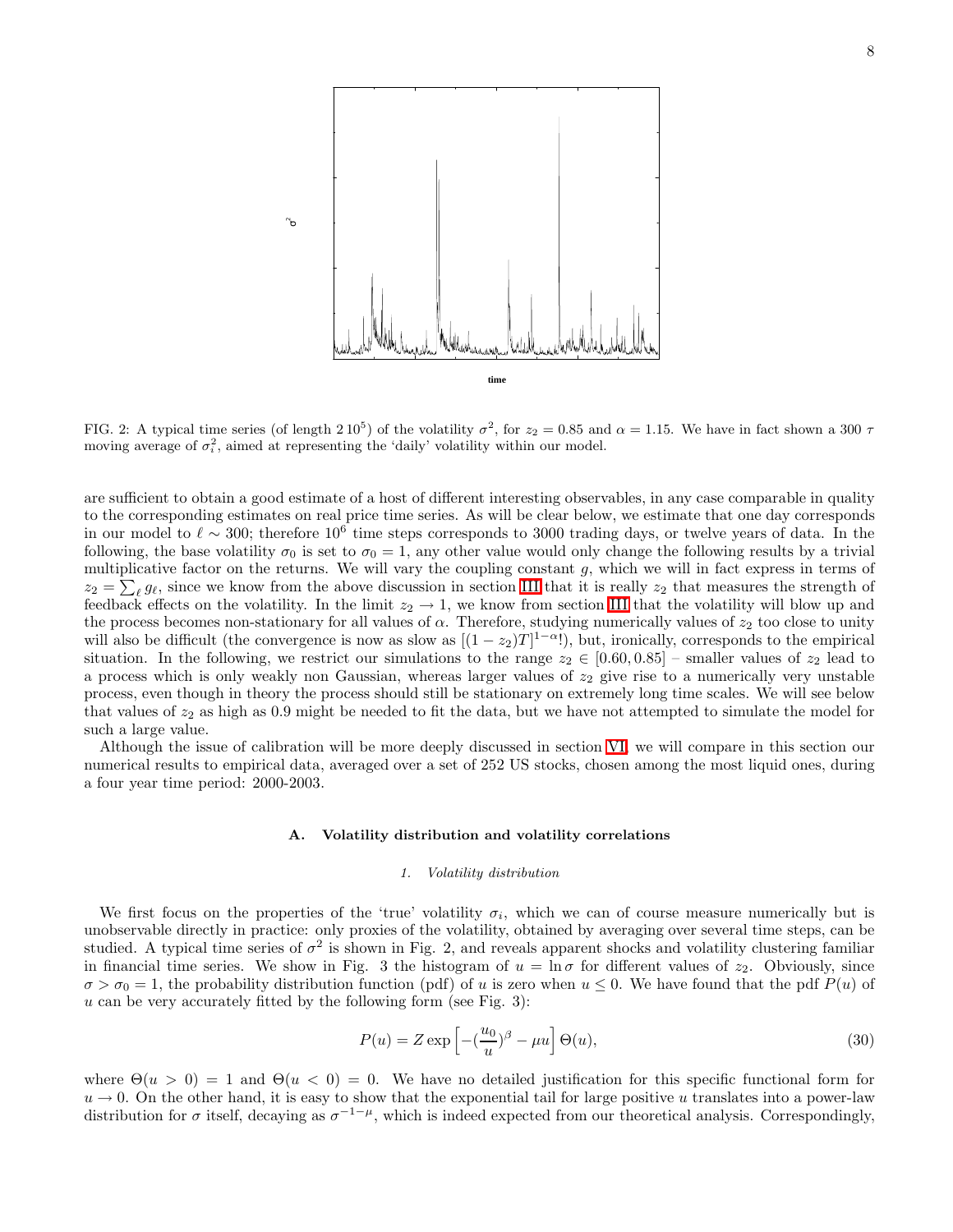

FIG. 3: Histogram of  $u = \ln \sigma$  for  $z_2 = 0.85$  and  $\alpha = 1.15$ , and two fits, using Eq. [\(30\)](#page-7-0) – "Fit  $\beta$ " – and Eq. [\(31\)](#page-8-0) – "Fit Student". We also show the slope  $\mu = -3.5$  for comparison with the tail of the distribution of u. The pluses correspond to the histogram of the average volatility over 100 time steps, close to what one would determine empirically from price time series.

| $\mathfrak{z}_2$ | $-1$<br>$z_2$<br>— | $\sigma^2$ | ${\cal F}$ (<br>$\left(0\right)$ | $\mu$ |      | $u_0$ | ʻln  | (5q) |
|------------------|--------------------|------------|----------------------------------|-------|------|-------|------|------|
| 0.60             | 2.50               | 2.50       | 0.54                             | 5.70  | 0.75 | 0.51  | 0.45 | 1.8  |
| 0.65             | 2.85               | 2.85       | 0.79                             | 5.27  | 0.70 | 0.74  | 0.57 | 2.45 |
| 0.70             | 3.33               | 3.31       | 1.16                             | 5.02  | 0.60 | 1.65  | 0.69 | 3.1  |
| 0.75             | 4.0                | 3.92       | 1.73                             | 4.72  | 0.54 | 3.26  | 0.85 | 3.7  |
| $ 0.80\rangle$   | 5.0                | 4.79       | 2.59                             | 4.42  | 0.51 | 5.67  | 1.03 | 4.2  |
| 0.85             | 6.66               | 6.05       | 3.95                             | 4.03  | 0.50 | 6.83  | 1.24 | 5.5  |

TABLE I: Value of different observables and fit parameters for different values of  $z_2$ , at fixed memory kernel ( $\alpha = 1.15$ , or  $\nu = 0.3$ ). The values of  $\lambda^2$  must be multiplied by  $10^{-2}$ . Note the 10% discrepancy between the theoretical and empirical value of  $\langle \sigma^2 \rangle$  when  $z_2$  reaches 0.85. The value of  $\mu$  suggests that the kurtosis  $\kappa$  remains finite at least up to  $z_2 = 0.85$ , in agreement with our theoretical analysis; the numerical value of  $\kappa = 3\mathcal{F}(0)$  is found to be  $\approx 12$  for  $z_2 = 0.85$ . From this table, one can extrapolate  $\mu$  to be  $\approx 3.6$  and  $\lambda^2$  (ln) to be  $\approx 0.015$  for  $z_2 = 0.9$ .

the distribution of returns will also display the same power-law tail. The values of  $\mu$  that we find using the above fit are summarized in Table I. From Fig. 3, however, we see that the apparent slope of  $\ln P(u)$  vs. u in the available range of 'large' u values is slightly smaller than the value of  $\mu$  obtained from a global fit with Eq. [\(30\)](#page-7-0). For example, for  $z_2 = 0.85$ , we find  $\mu \approx 4$ , but the apparent slope is  $\approx 3.5$ , interestingly closer to the value reported for stocks  $\mu \approx 3$ [\[4\]](#page-20-3). A slightly larger value of  $z_2 = 0.9$  would be in even better agreement with this empirical value of the exponent (see Table I).

We have also tried to fit  $P(u)$  assuming an inverse Gamma distribution for the pdf of  $\sigma$  [\[11](#page-20-10), [52\]](#page-21-22), which corresponds to a Student distribution for the returns. In terms of  $u = \ln \sigma$ , this reads:

<span id="page-8-0"></span>
$$
P(u) = Z' \exp\left[-Ae^{-Bu} - \mu u\right],\tag{31}
$$

where A and B are parameters, and  $\mu$  is the power-law tail of the return distribution. Of course, this distribution cannot be exact in the present case since it takes non zero values when  $u < 0$ . Although it is definitely not as good a fit as Eq. [\(30\)](#page-7-0), it is quite acceptable, meaning that returns are indeed close to being Student distributed in our model. On the other hand, a log-normal distribution for  $\sigma$  is clearly inadequate to describe our data (it would correspond to a parabola in Fig. 3.)

From Table I, we see that (a) the numerical value of the average volatility is close to its theoretical value up to  $z_2 \approx 0.75$ , beyond which a systematic underestimation of the true volatility  $\sigma^2$  is observed, which reaches 10% for  $z_2 = 0.85$ ; (b) the kurtosis  $\kappa = 3\mathcal{F}(0)$  increases with  $z_2$ , as expected, and seems to remain finite at least up to  $z_2 = 0.85$ , beyond which  $\mu$  appears to drop below 4, signaling a divergence of  $\kappa$  (and correspondingly an even more difficult determination of the statistical properties of the system).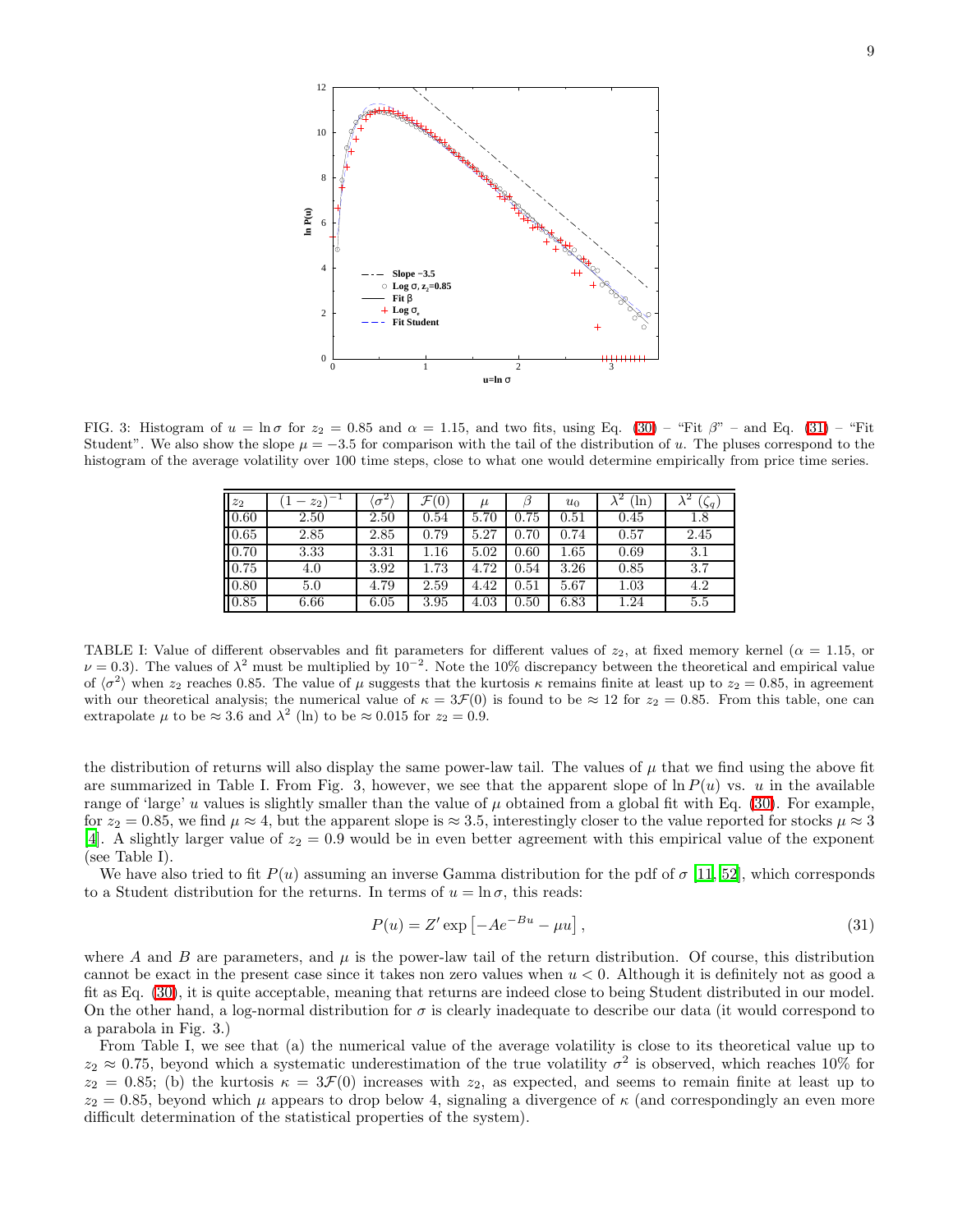



FIG. 4: Left: variogram of the square volatility for  $z_2 = 0.85$ ,  $\alpha = 1.15$  and  $\alpha = 1.3$  and fit with power-laws with  $\nu = 2(\alpha - 1)$ . We also show the data for US stocks with one day corresponding to 300 $\tau$  for  $\alpha = 1.15$  and 80 $\tau$  for  $\alpha = 1.3$ , for which the agreement is clearly not as good. Right: variogram of the log-volatility for  $z_2 = 0.85$ ,  $\alpha = 1.15$ , and fit with an affine function of ln  $\ell$ , the slope of which yielding (twice) the intermittency parameter  $\lambda^2$ , here found to be  $\approx 0.0125$ , whereas the US data suggests a larger value  $\lambda^2 \approx 0.0165$  – which would be matched by choosing  $z_2 = 0.90$ , for which we estimate from Table I  $\lambda^2 \approx 0.015$ .

#### 2. Volatility correlations

We now turn to the temporal correlations of the volatility. Several characterizations of the "long-memory" property are interesting to consider. Well studied quantities are correlations of different powers of the volatility, or of the logarithm of the volatility. In our model, we of course know exactly the volatility at any instant of time, whereas, as pointed out above, in real conditions one only has access to price changes, from which a (noisy) proxy of the volatility is constructed. We find numerically that the shape of the correlation function can be noticeably different for these two quantities when the noise is large; this observation may be especially important for calibration.

From Table I, one sees that the average volatility is rather ill-determined in the cases most relevant for applications, i.e.  $z_2$  and  $\alpha$  both close to unity, variograms should be preferred to correlograms [\[11\]](#page-20-10). In other words, we will study the following quantity:

$$
V_n(\ell) = \frac{1}{n^2} \langle \left(\sigma_i^n - \sigma_{i+\ell}^n\right)^2 \rangle. \tag{32}
$$

These variograms are plotted in Figs. 4 a,b for the case  $n = 2$  and  $n \to 0$ . This last case reproduces, thanks to the  $1/n^2$  normalization, the variogram of the logarithm of the volatility which has been much studied in the context of multifractal models (see below). The case  $n = 2$  is important because it can be analytically studied, as we did in Section [III,](#page-4-0) and because it is related to the kurtosis of the distribution of returns for different time lags, which determines the smile of option prices. Form Eq. [\(26\)](#page-5-0), one finds that for large  $\ell$ , one should observe:

<span id="page-9-0"></span>
$$
V_2(\ell) \sim 2\mathcal{F}_0 - 2\mathcal{F}_{\infty}\ell^{-\nu} - 2\mathcal{F}'_{\infty}\ell^{-2\nu} + \dots \tag{33}
$$

When  $\alpha$  is close to 1,  $\nu$  is small and one should a priori be prepared to see corrections to the asymptotic result coming from the  $\ell^{-2\nu}$  contribution. Fig. 4-a however shows that, for  $z_2 = 0.85$  and  $\nu = 0.3$  our numerical result is rather well fitted by the dominant term of Eq. [\(33\)](#page-9-0). The value of the apparent exponent  $\nu$  however increases when  $z_2$  decreases (in which case the contribution of the subleading term becomes more important). We also show the US stock data (that corresponds to  $\nu \approx 0.25$  [\[11\]](#page-20-10)), which can be matched quite well with the model. In order to test the sensitivity of  $V_2(\ell)$  to the value of  $\alpha$ , we also show in Fig. 4-a the case  $\alpha = 1.3$ , corresponding to  $\nu = 0.6$ . The agreement with empirical data is clearly not as good, a conclusion confirmed by all other observables we studied.

Another interesting quantity, less noisy than the square volatility, corresponds to  $n \to 0$ . As discussed below, this log-variogram appears naturally in the context of multifractal models. The result for  $n = 0$  is shown in Fig. 4-b; we see that it can be fitted approximately by the multifractal prediction [\[30\]](#page-20-29):

<span id="page-9-1"></span>
$$
V_0(\ell) \sim 2\lambda^2 \ln \frac{\ell}{L}, \quad (\ell \ll L)
$$
\n(34)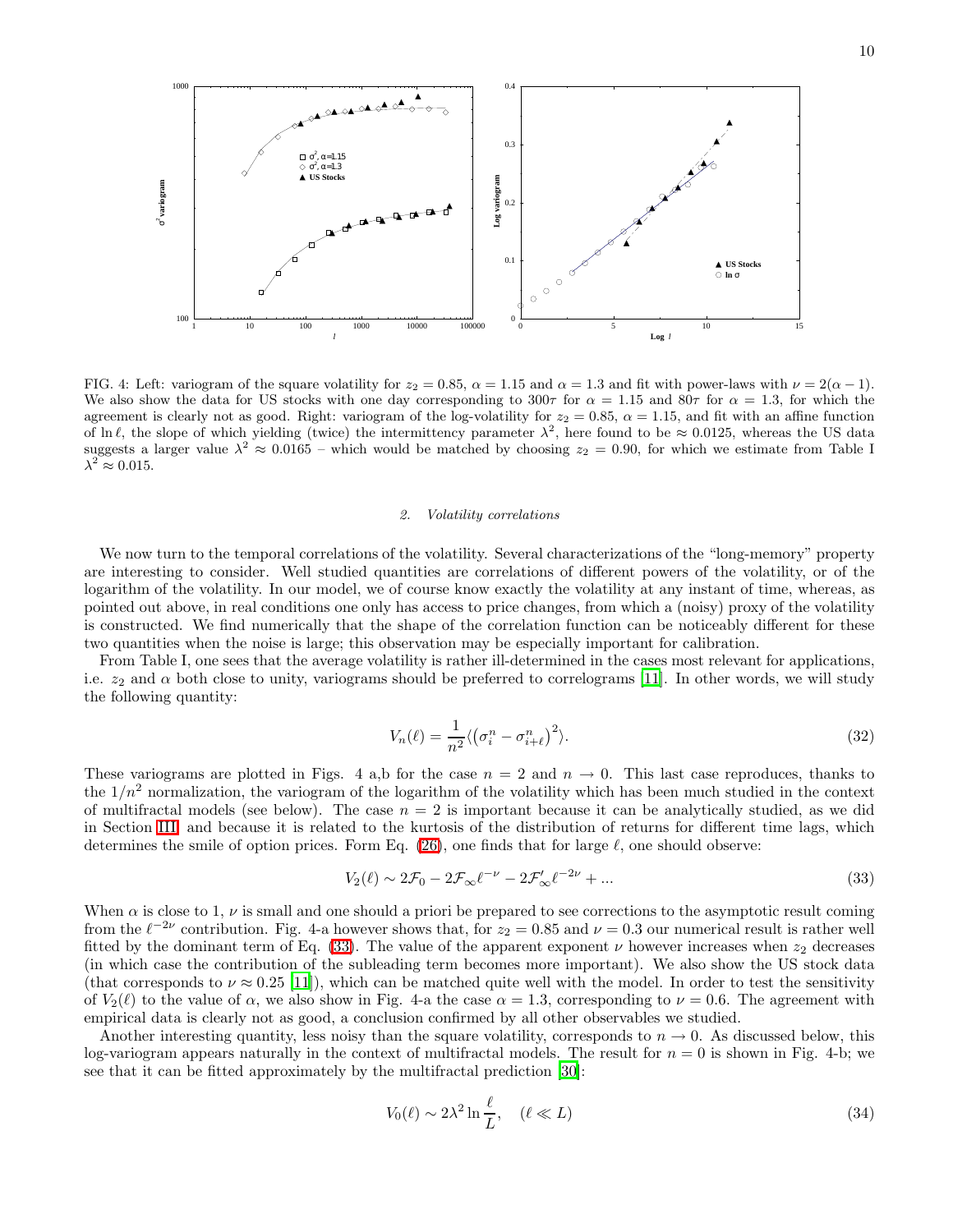

FIG. 5: Evolution of two cumulants of the distribution of returns with the lag  $\ell$ , for different values of  $z_2$ . Left: rescaled mean absolute deviation  $\Upsilon(\ell)$ . Note that the evolution is non-monotonous as a function of  $\ell$ . Right: Excess kurtosis  $\kappa(\ell)$ . We have also shown (symbols) the corresponding cumulants for US stocks, where we choose  $\ell = 300$  to correspond to one trading day, as in Fig. 4.

where  $\lambda^2$  is called the intermittency parameter, and  $T = L\tau$  is usually called the integral time. The value of  $\lambda^2$  for different values of  $z_2$  is given in Table I, together with another determination of  $\lambda^2$  discussed below. For  $z_2 = 0.85$ ,  $\alpha = 1.15$ , we find  $\lambda^2 \approx 0.0125$ , whereas our US data gives  $\lambda^2 \approx 0.0165$ , or  $\lambda^2 \approx 0.018$  for the S&P100 Index, given in [\[53\]](#page-21-23). This suggests that the optimal value of  $z_2$  might in fact be closer to 0.9, for which we estimate from Table I  $\lambda^2 \approx 0.015$ . This conclusion is reinforced by the analysis of section VI.

### B. Distribution of returns over different time scales

Since the noise variable  $\xi$  is Gaussian, one can obtain the distribution of returns on the elementary time scale  $\ell = 1$ from the distribution of the instantaneous volatility  $\sigma$ . For example, an inverse Gamma distribution for  $\sigma$  leads to a Student-Tsallis distribution for r. As discussed above, the actual distribution of volatility in our model appears to be slightly different from an inverse Gamma distribution; therefore the distribution of returns in our model will be close to, but different from, a Student distribution. On larger time scales, the distribution progressively becomes Gaussian. However, the convergence is very slow precisely because of the long-memory of the volatility, parameterized by the exponent  $\nu$ . A way to quantify this convergence is to measure the cumulants of the distribution, for example the excess kurtosis  $\kappa(\ell)$ , expected from our theoretical analysis to decay as  $\ell^{-\nu}$ , or the rescaled mean absolute deviation  $\Upsilon(\ell)$ , defined as:

$$
\Upsilon(\ell) = \frac{1}{\sqrt{\langle \sigma^2 \rangle \ell}} \langle |x_{i+\ell} - x_i| \rangle. \tag{35}
$$

For a Gaussian distribution, one should find  $\Upsilon = \sqrt{2/\pi}$ . These quantities are plotted as a function of  $\ell$  in Figs. 5-a,b, for different values of  $z_2$  and for  $\nu = 0.3$ . An a priori unexpected feature is that non-Gaussian effects actually first increase for small  $\ell$ , before decaying back to zero beyond a certain  $\ell = \ell^* \approx 50$ . The origin of this non monotonicity was discussed in section [III](#page-4-0) and is clearly related to the assumption that the noise  $\xi_i$  is Gaussian. Any extra kurtosis coming from unpredictable jumps in the price, not captured by the feedback mechanism of our model, will strongly affect the shape of  $\Upsilon(\ell)$  and  $\kappa(\ell)$  on short time scales, and remove this non-monotonicity which, to the best of our knowledge, is not observed on empirical data, even on very short time scales. Another possibility is to change the shape of  $q_\ell$  for small  $\ell$ 's.

Of course, the knowledge of  $\kappa$  and  $\Upsilon$  is insufficient to fully characterize the whole distribution on different time scales. We have in fact found that a Student-Tsallis distribution with a time dependent number of degrees of freedom is an acceptable fit of this distribution for all values of  $\ell$ . In line the notation of ref. [\[41\]](#page-21-8), we write this distribution as:

<span id="page-10-0"></span>
$$
P_{\ell}(\Delta) = \mathcal{N} \frac{\Delta_0^{(3-q)/(q-1)}}{(\Delta_0^2 + (q-1)\Delta^2)^{1/(q-1)}}, \qquad \Delta = x_{i+\ell} - x_i
$$
\n(36)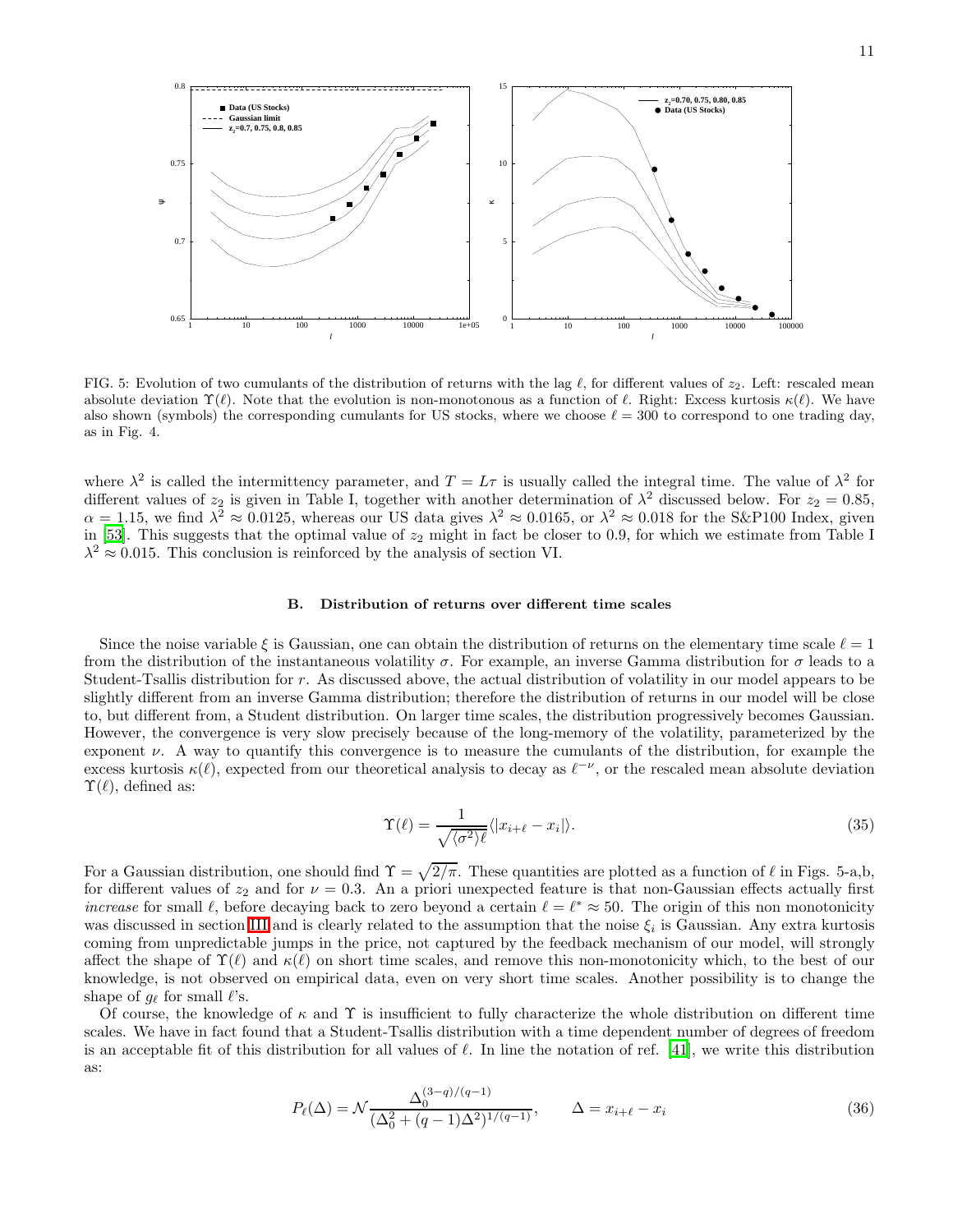$$
\Upsilon = \sqrt{\frac{2(\mu - 2)}{\pi(\mu - 1)^2} \frac{\Gamma(\frac{1 + \mu}{2})}{\Gamma(\frac{\mu}{2})}}, \qquad \kappa = \frac{6}{\mu - 4},\tag{37}
$$

with  $\mu \equiv (3 - q)/(q - 1)$ . Using these relations, one can infer, from Fig. 5-a, the value of q that one should use for different times scales in order to get an approximate functional form for the distribution of returns. This is useful for option pricing, for example [\[41](#page-21-8)].

#### C. Multifractality

A property related to the systematic change of the distribution of returns with  $\ell$  is multifractality, which means that different moments of price changes scale as a power of time, but with different scaling exponents. More precisely, multifractal scaling is the following property:

<span id="page-11-0"></span>
$$
M_n(\ell) = \langle |x_{i+\ell} - x_i|^n \rangle = A_n \ell^{\zeta_n}; \qquad \ell \ll L
$$
\n(38)

where  $A_n$  are constants and  $\zeta_n$  is an *n*-dependent exponent. In the monofractal case, where the distribution is the same on all time scales up to a rescaling of the returns, then  $\zeta_n = n/2 \zeta_2$ . The simplest example is obviously the (geometric) Brownian motion, for which  $\zeta_n = n/2$ . Any deviation from a linear behaviour of  $\zeta_n$  is coined multifractality, for which several explicit models were proposed recently [\[26](#page-20-25), [27](#page-20-26), [28](#page-20-27), [29,](#page-20-28) [30,](#page-20-29) [31\]](#page-20-30).

One example is the Bacry-Muzy-Delour (BMD) stochastic volatility model, which makes the following assumptions [\[30,](#page-20-29) [31\]](#page-20-30):

- the log-volatilities  $\ln \sigma_i$  are multivariate Gaussian variables (or more generally infinitely divisible [\[31](#page-20-30)]).
- $\bullet$  the log-volatility variogram is given by Eq.  $(34)$
- the volatilities  $\sigma_i$  are independent from the (Gaussian) noises  $\xi_i$ .

From these assumptions, one can compute exactly the moments of the return distribution on different time scales. One finds that these are indeed given by Eq. [\(38\)](#page-11-0), with:

<span id="page-11-1"></span>
$$
\zeta_n = \frac{n}{2} [1 - \lambda^2 (n - 2)],\tag{39}
$$

whenever  $n < 1/\lambda^2$ , beyond which the moments are infinite. (All  $A_n$ 's can also be exactly computed [\[30\]](#page-20-29)). These assumptions and predictions were found to account rather well for some aspects of empirical data.

In the present section, we show that although our model is, strictly speaking, not multifractal, many of the multifractal predictions actually hold numerically quite accurately. This means that our model can account very well for apparent multifractal properties of financial time series, and in fact cures some of the deficiencies of standard multifractal models (see below). First, we note that our model is not multifractal since the moments  $M_n(\ell)$  can be exactly computed to be sums of power-laws with different exponents, and not a unique power-law (see [\[25](#page-20-24)] for a related discussion). For example,  $M_4(\ell)$  is the sum of  $\ell^2$ ,  $\ell^{2-\nu}$ ,  $\ell^{2-2\nu}$ , etc., and therefore does not scale as a unique power-law. However, as we show now, the numerical behaviour appears difficult to distinguish from a unique, effective power-law. [\[62\]](#page-21-24)

We have computed numerically  $M_n(\ell)$  for  $\ell > \ell^*$ , where  $\ell^*$  corresponds to the maximum of  $\kappa(\ell)$  or the minimum of  $\Upsilon(\ell)$  appearing in Figs. 5-a,b. In this regime, one can neglect the contribution of terms involving  $\langle \sigma_i^2 \xi_j^2 \rangle_c$ , and  $M_n(\ell)$ can be expressed as:

$$
M_n(\ell) \approx (n - \frac{1}{2})!! \langle \left(\sum_{i=1}^{\ell} \sigma_i^2\right)^{n/2} \rangle,\tag{40}
$$

which is the quantity that we studied numerically, because it is much less noisy than the direct calculation of moments of returns. The results are shown in Fig. 6-a in a log-log representation, for  $z_2 = 0.85$  and  $\alpha = 1.15$ , from which it is obvious that pure power-laws are indeed excellent fits. From the slope of these lines one obtains the exponents  $\zeta_n$ , shown for different values of  $z_2$  in Fig 6-b. We note that: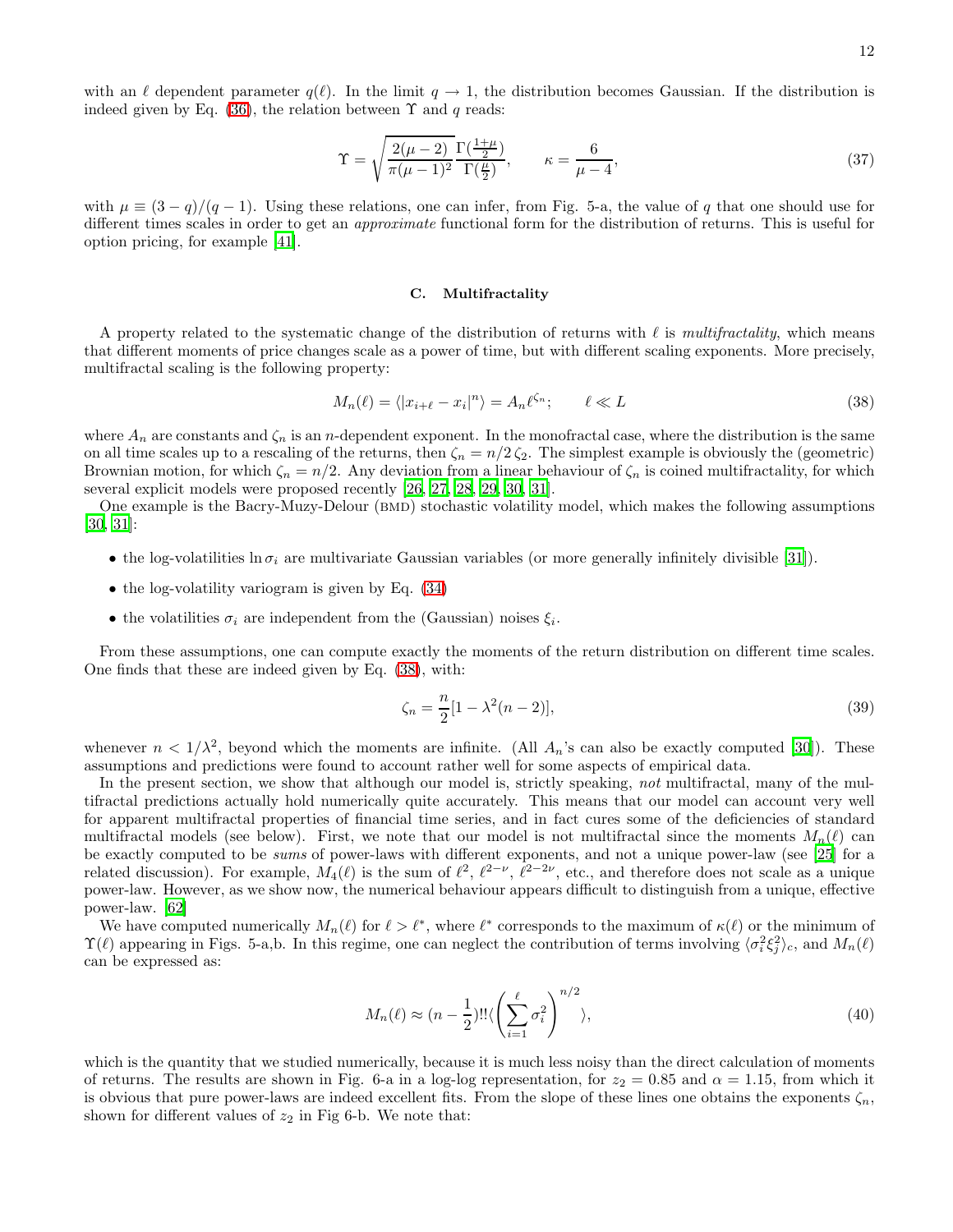

FIG. 6: Left: Evolution of different moments  $M_n(\ell)$  of our model with  $\ell$  in a log-log representation, which allows one to extract from the slope of these lines, the exponents  $\zeta_n$  shown in the inset. Also shown in the inset is the parabolic fit suggested by the BMD model, Eq. [\(39\)](#page-11-1). Right: The exponents  $\zeta_n$  as a function of n for different values of the feedback parameter  $z_2$ , and the corresponding results of US stocks (triangles).

- A parabolic fit of  $\zeta_n$  as a function of n, as in Eq. [\(39\)](#page-11-1), gives an excellent representation of our data (see Fig. 6-a, inset).
- From this parabolic fit, a value of  $\lambda^2$  can be extracted for different values of  $z_2$ . This value of  $\lambda^2$  is four times larger than that extracted from the variogram of the log-volatility, in contradiction with the BMD model, where both should be equal (see Table I). However, we note that a similar discrepancy with the BMD model is observed on US stock data as well, but that both observables are fully compatible with our model with the same set of parameters. The discrepancy with the log-normal BMD model is due to the underestimation of the probability of large events in that model.
- The intermittency parameter  $\lambda^2$ , that gauges the degree of multifractality (i.e. the deviation of  $\zeta_n$  from a straight line), increases as  $z_2$  increases. The multifractal spectrum extracted from US stock data corresponds to  $\lambda^2 \approx 0.055$  and matches quite well our numerical points for  $z_2 = 0.85$ . Similar values of  $\lambda^2$  have been reported for other markets as well (see e.g. [\[24,](#page-20-23) [30\]](#page-20-29)).

The bmd multifractal model makes other, even more detailed predictions, about the relaxation of volatility after a volatility shock. We now turn to this topic to show that our model can also reproduce these more subtle features.

#### D. Response to volatility shocks

A question of great importance for option pricing and risk management concerns 'aftershocks'. It is well known that after a large market move, the volatility remains high for a while. The precise question therefore is: conditioned to a large volatility burst, how fast will the market revert back to normal? This has been addressed both empirically and theoretically, within the context of the BMD model [\[53](#page-21-23)]. One finds that after a shock, the volatility reverts to its normal level very slowly, as a power-law of the time  $\ell$  after the shock:

$$
\Delta \sigma_{i+\ell} \sim \Delta_0 \ell^{-\theta},\tag{41}
$$

where i is the time of the initial shock,  $\Delta \sigma$  the excess volatility over its average value, and  $\Delta_0$  the amplitude of the initial shock. For rather large shocks, the empirical data suggests  $\theta \approx 1/2$  [\[53](#page-21-23), [54\]](#page-21-25), while  $\theta$  decreases for smaller shocks. Interestingly, the multifractal BMD model suggests that the exponent  $\theta$  in fact depends continuously on the amplitude of the initial shock, and decreases from the value  $1/2$  as the amplitude of the shock decreases [\[53\]](#page-21-23). This prediction was found to be in remarkable agreement with empirical findings, giving strong support to the BMD picture.

We have therefore computed the volatility relaxation process within our model, following the methodology of [\[53\]](#page-21-23). We compute the average volatility a time  $\ell$  after the shock, conditioned to a shock of a certain amplitude. The relaxation curves are shown in Fig 7, again in the case  $z_2 = 0.85$ ,  $\alpha = 1.15$ . We observe that the predictions of the bmd model are again quite accurately verified by our model, which, by the same token, is an alternative candidate to explain empirical results.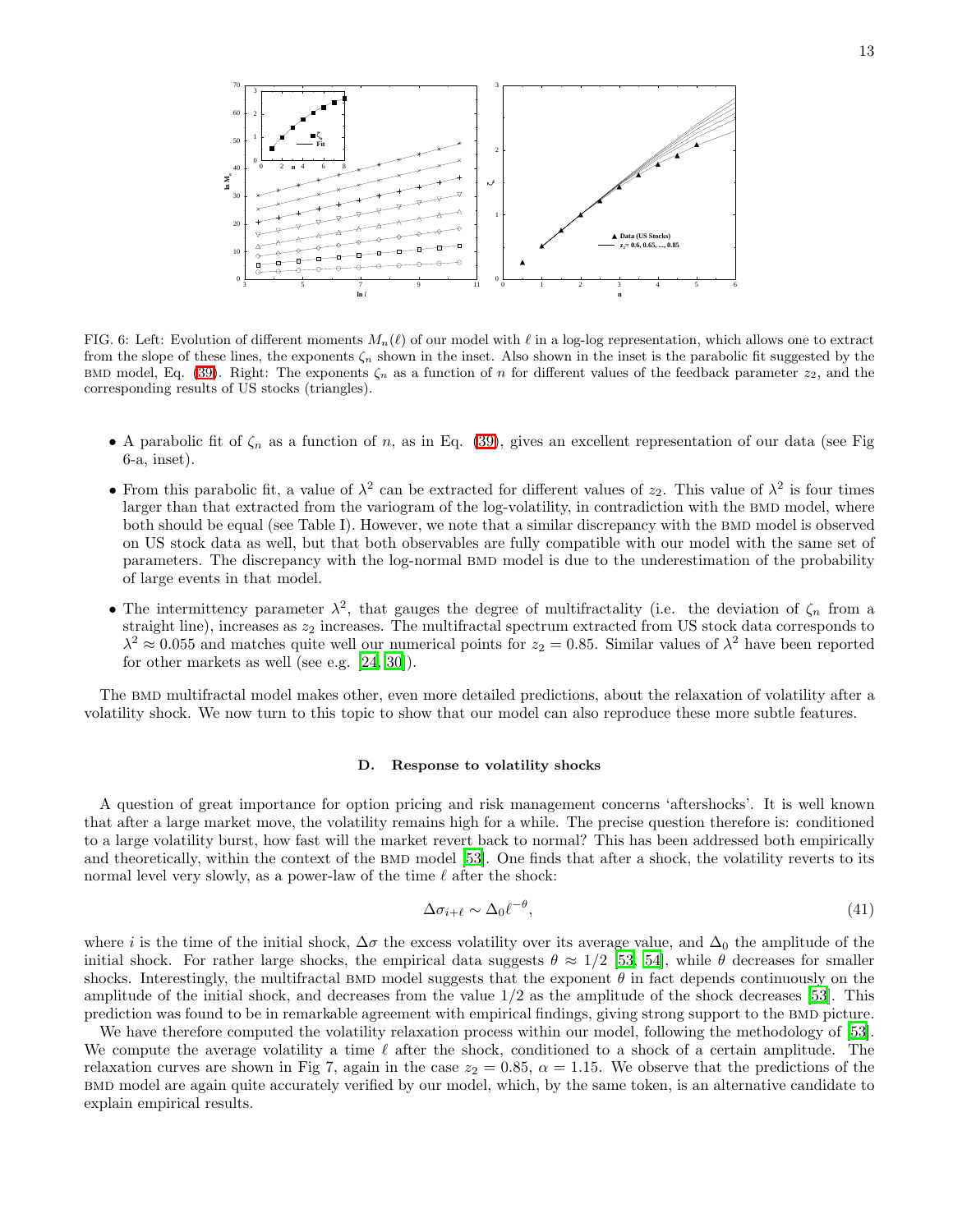

FIG. 7: Evolution of  $\sigma^2$  conditioned to an initial volatility  $\langle \sigma^2 \rangle e^{2s}$ , with  $s = -1/2, 0, 1/2, 1$  (from bottom to top). The dashed lines are power-law fits, with exponents  $\theta(s = -1/2) \approx 0.22$ ,  $\theta(s = 1/2) \approx 0.17$  and  $\theta(s = 1) \approx 0.30$ , very similar to the results quoted in [\[53](#page-21-23)] for the S&P100.

Another characterization of aftershocks inspired from research on earthquakes is the so-called Omori law, which states that the probability of an aftershock larger than a certain threshold occurring a time  $\ell$  after the main shock decays as  $1/\ell^p$ , with  $p \approx 1$ . This law was checked for stock markets in [\[55\]](#page-21-26) on a handful of 'significant' crashes. In our model, crashes are self-generated and not related to external news, obviously absent from the model. We show in Fig. 8 the numerically determined Omori law after large endogenous crashes, for which we obtain a significantly different value of  $p \approx 0.5$ , compatible with the value of  $\theta$  reported above for large crashes. On the other hand, it is easy to compute the volatility response to an exogenous crash, represented by a large instantaneous jump added 'by hand' in the time series. If the amplitude of the jump at time  $i = 0$  is J, the volatility after the crash is given by:

$$
\langle \sigma_{\ell}^2 \rangle_J \approx \langle \sigma^2 \rangle + gJ^2 M_{\ell}.\tag{42}
$$

Using  $M_{\ell} \sim \ell^{-\alpha}$ , we find that the probability of an aftershock larger than a given threshold also decays as  $\ell^{-\alpha}$  for large enough  $\ell$ . Since the value of  $\alpha$  is close to unity, an approximate Omori law with  $p \approx 1$  will be observed after anomalously large, exogenous crashes in our model. The distinction between endogenous and exogenous crashes, suggested in [\[53\]](#page-21-23), makes perfect sense in the context of the present model, where endogenous crashes are, in a precise sense, the result of progressive volatility built up, resulting from the ARCH like feedback effect. This volatility built up is in fact related to the non monotonous behaviour of the kurtosis in our model.

## E. Time reversal symmetry

A question of general interest is whether financial time series 'know' about the arrow of time, i.e. whether it is possible to compute any observable that distinguishes past from future (see [\[56](#page-21-27)]). Although the answer of this question would appear, to the layman, to be trivially yes, things turn out to be much more subtle, and of considerable importance. For example, the usual Brownian motion, all Lévy processes and all multifractal models constructed up to now (including Mandelbrot's cascade, the BMD model or the version studied by Lux in [\[29](#page-20-28)]) are strictly invariant under time reversal symmetry (TRS)! Financial data, on the other hand, do reveal non TRS effects. A simple example, on which we will expand in the next section  $V$ , is the leverage effect, which is a causal correlation between past price changes and future volatilities: a drop in price leads to an increased volatility. This effect in turn leads to some (negative) skewness in the distribution of returns (see below).

Here, we want to discuss a distinct effect, recently evidenced by Zumbach and Lynch [\[13](#page-20-12)]. In order not to mix this effect with leverage, one can study FX rates between two large currencies, for example Euro vs. Dollar. In this case, any leverage correlation or skewness, if present, is very small. In spite of this, there is a clear time asymmetry in the volatility process: as shown in [\[13\]](#page-20-12), the correlation between large scale, past volatilities and small scale future volatilities is larger than between small scale, past volatilities and large scale future volatilities. This effect was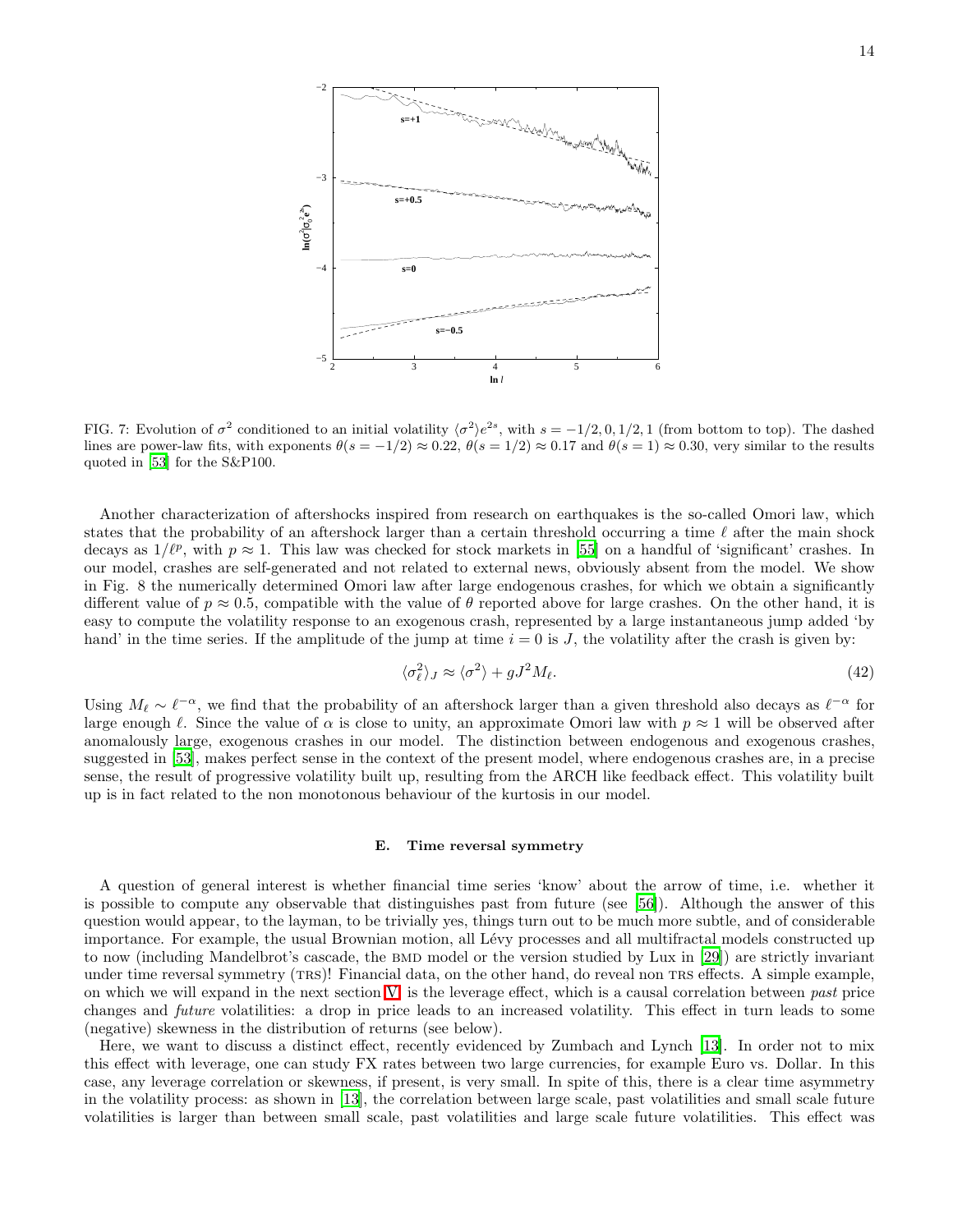

FIG. 8: This Omori plot shows the cumulative number of aftershocks (i.e. returns with an amplitude larger than a certain threshold) following a main shock, and fit with  $N(\ell) \sim \sqrt{\ell}$ . Main shocks were defined as returns larger than a third of the maximum return observed over the whole time series (of length 850,000), and aftershocks as returns larger than a third of the main shock.



FIG. 9: Zumbach's mugshot for our model: contour plot of the correlation between past volatility and future volatility, measured on different time scales. For a trs process, this mug-shot would appear symmetric around the diagonal, whereas empirical data shows, as in this figure, that the region below the diagonal carries more correlation than the region above it.

also noted in [\[57\]](#page-21-28), but on the example of the S&P 500 index for which the leverage effect is very strong. We have computed this correlation in our model, following the methodology outlined in [\[13](#page-20-12)], where the idea of 'mug-shots' was introduced to represent graphically such past volatilities/future volatilities correlations. The mug-shot corresponding to our model is shown in Fig. 9. It is clear that our model – almost by construction – captures such a non trs effect. This was already noted in [\[13](#page-20-12)] for a similar model.

We think that the time asymmetry revealed by Zumbach's mug-shots is extremely important: first, it imposes a theoretical constraint on the eligible models of financial time series that most of them fail to obey. Second, it is a direct proof of the existence of feedback effects in financial markets: the history of past price changes does have a direct impact on the decision and behaviour of traders – in plain contradiction with the efficient markets dogma.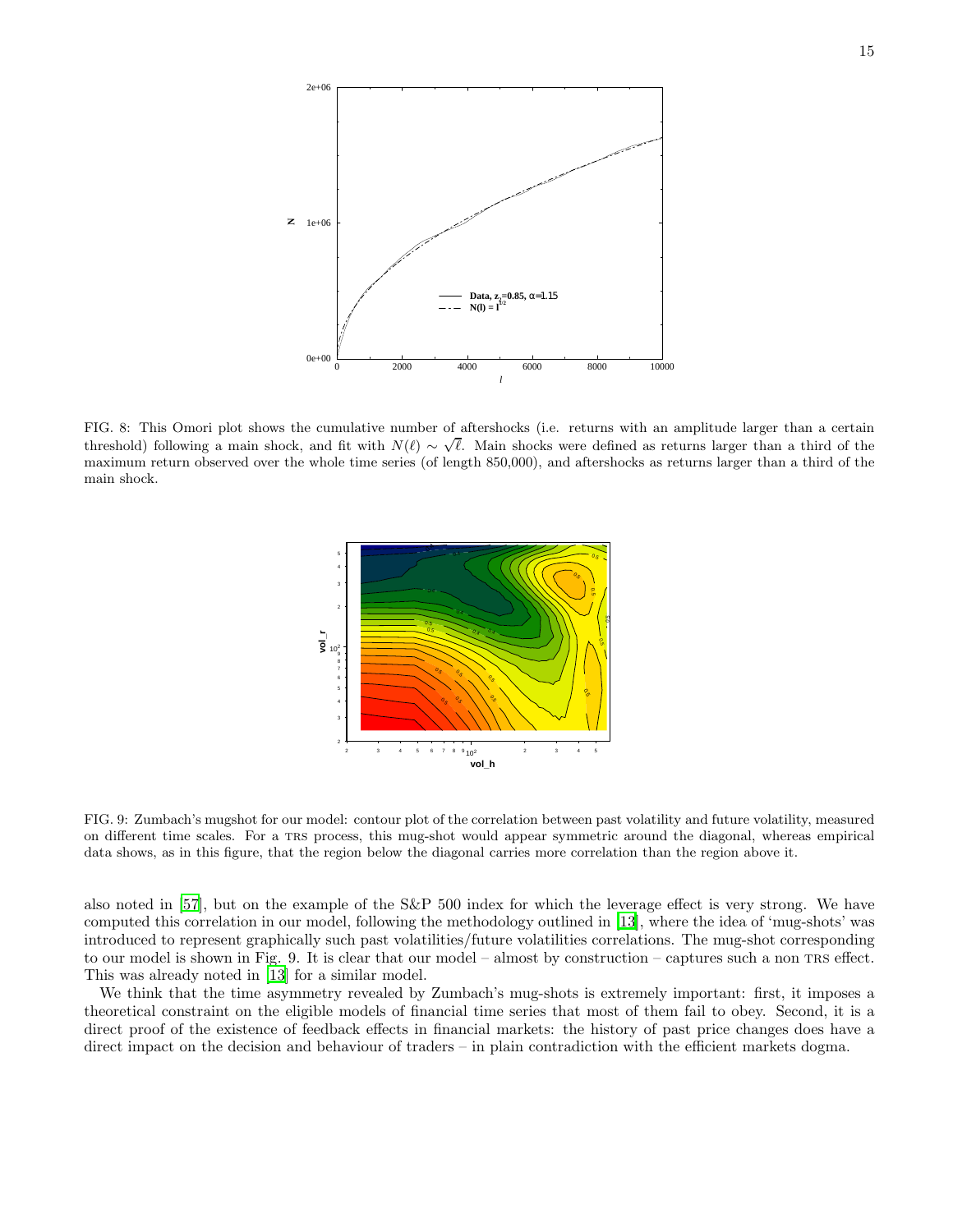## <span id="page-15-0"></span>V. THE LEVERAGE EFFECT

Up to now, we have only discussed our feedback model under the assumption of a symmetric reaction of the market participants to price changes. If negative price changes have a larger impact than positive price changes, i.e, if the distribution of thresholds shown in Fig. 1 has some asymmetry, one will observe negative correlations between past price changes and future volatilities (leverage effect) and some skewness in the distribution of returns, totally absent from the above model. The natural way to generalize Eq. [\(9\)](#page-3-0) to account for such an asymmetry is to write:

$$
\sigma_i^2 = \sigma_0^2 \left[ 1 + \varphi \sum_{\ell=1}^{\infty} g_\ell \frac{(x_i - x_{i-\ell})}{\sigma_0 \sqrt{\ell \tau}} + \sum_{\ell=1}^{\infty} g_\ell \frac{(x_i - x_{i-\ell})^2}{\sigma_0^2 \ell \tau} \right],
$$
\n(43)

where  $\varphi$  measures the strength of the asymmetry. The case  $\varphi = 0$  reproduces the model studied above, while  $\varphi < 0$ induces a leverage effect. A sufficient condition on  $\varphi$  that ensures that  $\sigma^2$  always remains positive is to impose that each term of the sum over  $\ell$  contributes positively. Writing as an identity  $1 = \sum_{\ell=1}^{\infty} g_{\ell}/z_2$ , one obtains:

$$
X^2 + \varphi X + \frac{1}{z_2} \ge 0 \qquad \forall X,\tag{44}
$$

or:  $z_2\varphi^2 < 4$ .

The leverage correlation can be defined as:[\[8](#page-20-7)] [\[63\]](#page-21-29)

$$
\mathcal{L}(i-j) = \frac{1}{\langle r^2 \rangle^{3/2}} \langle r_i^2 r_j \rangle.
$$
\n(45)

This quantity is found empirically to be close to zero for  $i \leq j$  and negative for  $i > j$ . It is not difficult to compute exactly this correlation function in our model, provided the distribution of  $\xi_i$  is even.

One finds:

$$
\langle r_i^2 r_{i-\ell} \rangle = \langle \sigma^2 \rangle \sigma_0 \tau^{3/2} \varphi \sum_{j=\ell}^{\infty} \frac{g_j}{\sqrt{j}}.
$$
\n(46)

One should also note that the average volatility is unchanged by the leverage term  $\varphi$ . Therefore, using  $\langle \sigma^2 \rangle$  =  $\sigma_0^2/(1-z_2)$ , we finally find:

$$
\mathcal{L}(\ell) = \varphi g \sqrt{1 - z_2} \sum_{j=\ell}^{\infty} \frac{1}{j^{1/2 + \alpha}} \sim_{\ell \to \infty} \ell^{1/2 - \alpha}.
$$
\n(47)

The decay of the empirical leverage correlation with lag, although noisy, can be fitted by a power-law of exponent close to 0.5, not far from  $\alpha - 1/2$  (see Fig. 10). A power-law decay of the leverage correlation was also proposed in the context of the multifractal BMD model in [\[33](#page-21-0), [34](#page-21-1)].

This quantity is important because it governs the behaviour of the skewness of the return distribution on different time scales. It is indeed easy to show that the normalized skewness of returns on scale  $\ell$ ,  $\mathcal{S}(\ell)$  is given by [\[11](#page-20-10)]:

$$
\mathcal{S}(\ell) = \frac{3}{\sqrt{\ell}} \sum_{j=1}^{\ell} (1 - \frac{j}{\ell}) \mathcal{L}(j) \sim_{\ell \to \infty} \ell^{1-\alpha} \qquad (1 < \alpha < 3/2). \tag{48}
$$

From the above expression, we see that even if the return distribution is symmetric on the smallest time scale  $(S(1) = 0)$ , a negative skewness appears for  $\ell > 1$  when  $\varphi < 0$ , and decays back to zero for very large lags. However, once again, the proximity of the critical line  $\alpha = 1$  beyond which the process becomes non stationary, leads to a very slow decay of the skewness. Empirically, for daily returns of individual stocks, one finds  $S \approx -0.1$ , corresponding to  $\varphi \sim -1$  when  $\alpha = 1.15$  and  $z_2 = 0.85$ .

The skewness of stock indices, on the other hand, is generally much larger (by a factor 10) than that of individual stocks. This is due to an enhanced downside correlation, which should be modeled using the multi-asset model discussed below.

Note that the extra asymmetric term introduced in this section actually contributes also to the volatility-volatility correlation F computed above and also to the kurtosis. For large  $\ell$ , this extra contribution behaves as  $(1 - z_2)\varphi^2/\ell^{\nu}$ and adds to the dominant term computed in section [III.](#page-4-0)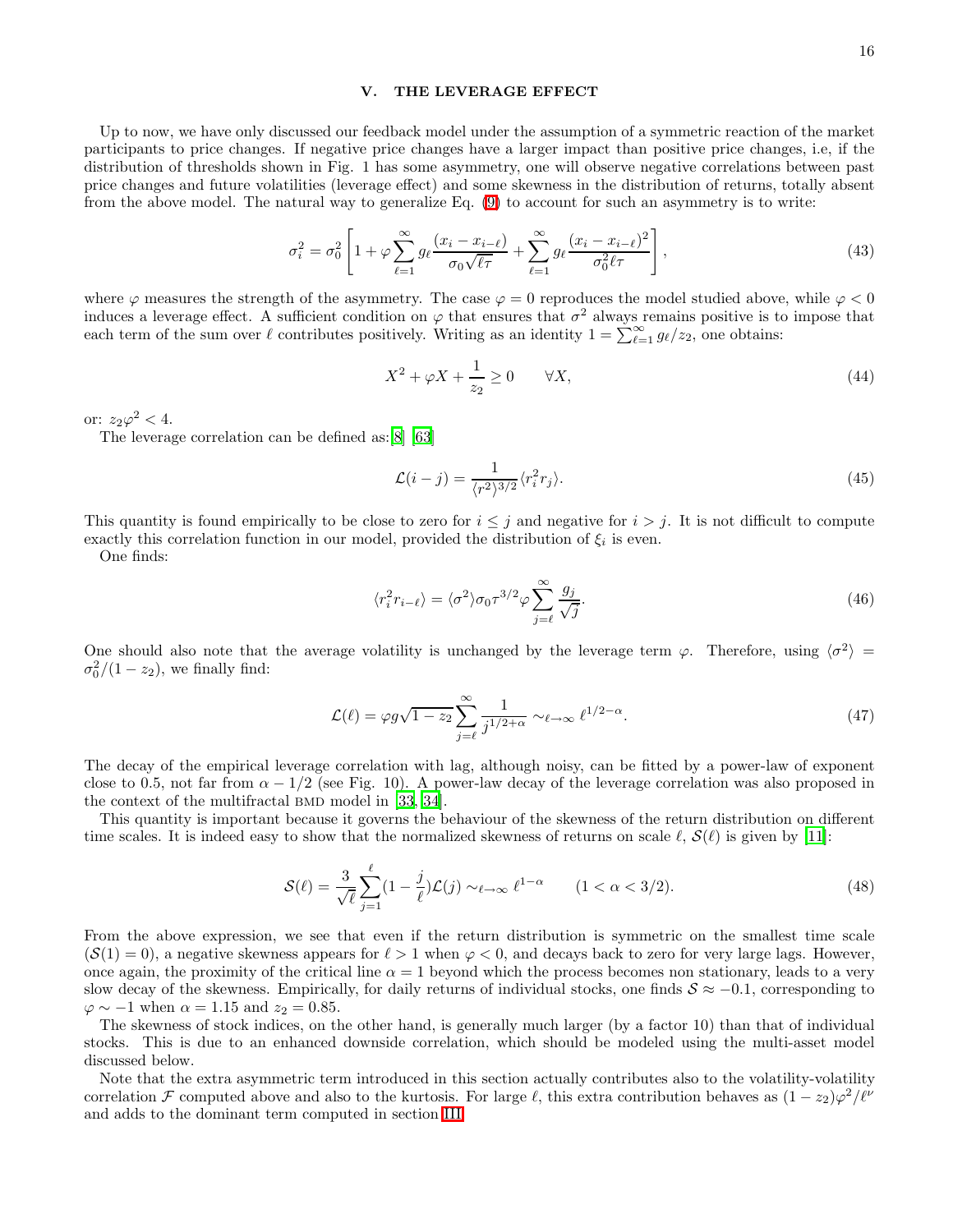

FIG. 10: The leverage correlation  $\mathcal L$  (with a minus sign) as a function of lag, for US stocks, in a log-log representation. The straight line corresponds to the best power-law fit over the whole range and has slope  $-1/2$ , whereas the prediction of our model for  $\alpha = 1.15$  is a slope of  $-0.65$  (dashed line). Note however the scatter in the empirical data points: the leverage effect for stocks is weak and hard to measure [\[8\]](#page-20-7). Inset: same data in a linear representation, with the prediction of our model.

## VI. SOFT CALIBRATION WITH REAL TIME SERIES

<span id="page-16-0"></span>We have shown in the above sections, using both analytical arguments and numerical simulations, that our model Eq. [\(9\)](#page-3-0) is able to reproduce semi-quantitatively many of the stylized facts of financial time series that have been reported and studied in the literature. We have in fact shown, in many of the above figures, empirical data that match quite well, at least to the eye, the predictions of the model. What do we mean by 'semi-quantitatively'? Can one be more quantitative and calibrate, in a standard econometric sense, our model to empirical data?

We believe that our model is interesting precisely because it clearly underlines the limits of such an ambition. The empirical data clearly suggests that any faithful statistical model of financial time series must be somehow close to being non-stationary. This is obvious from the very existence of option markets, which demonstrate the difficulty of measuring and predicting the volatility, even on rather long periods: the at-the-money vol of long-dated options still moves around quite a bit from day to day and there is a persistent smile, symptomatic of a long-memory extending to a few years [\[11](#page-20-10)]. We have shown in the above figures that empirical data on stocks seem to favor values of  $z_2$  and  $\alpha$ that drive our model very close to instability. This means that even a million step long simulation of our theoretical model for realistic parameters is insufficient to determine the true value of the volatility to better than 5% (see Table I); such an uncertainty affects all the observables of the model. How can one believe that anything more precise than this can be reached on real empirical data? Available time spans are necessarily restricted, true jumps and overnight effects make the returns even more kurtic, true seasonalities (day, week, month, quarters, years) certainly play a role, and non-stationarities (for example, the acceleration of the trading frequency with time) plague any attempt to represent the dynamics of financial markets with fixed values of the parameters on very long time scales. No test, and no model, should aim at more precision than reality itself.

In this situation, we think that the only reasonable strategy is what one could call 'soft calibration', in the following sense: instead of focusing on a few observables that one tries to reproduce as accurately as possible to calibrate the model (which is always possible), one should instead find a set of parameters that approximately accounts for as many different observations as possible, and cross check the overall consistency of the model. This consistency is more important and more stringent than a perfect fit of an intrinsically elusive target. Calibration in these extreme conditions is an ill-posed problem that, we believe, must be supplemented by intuition on what is important and plausibility.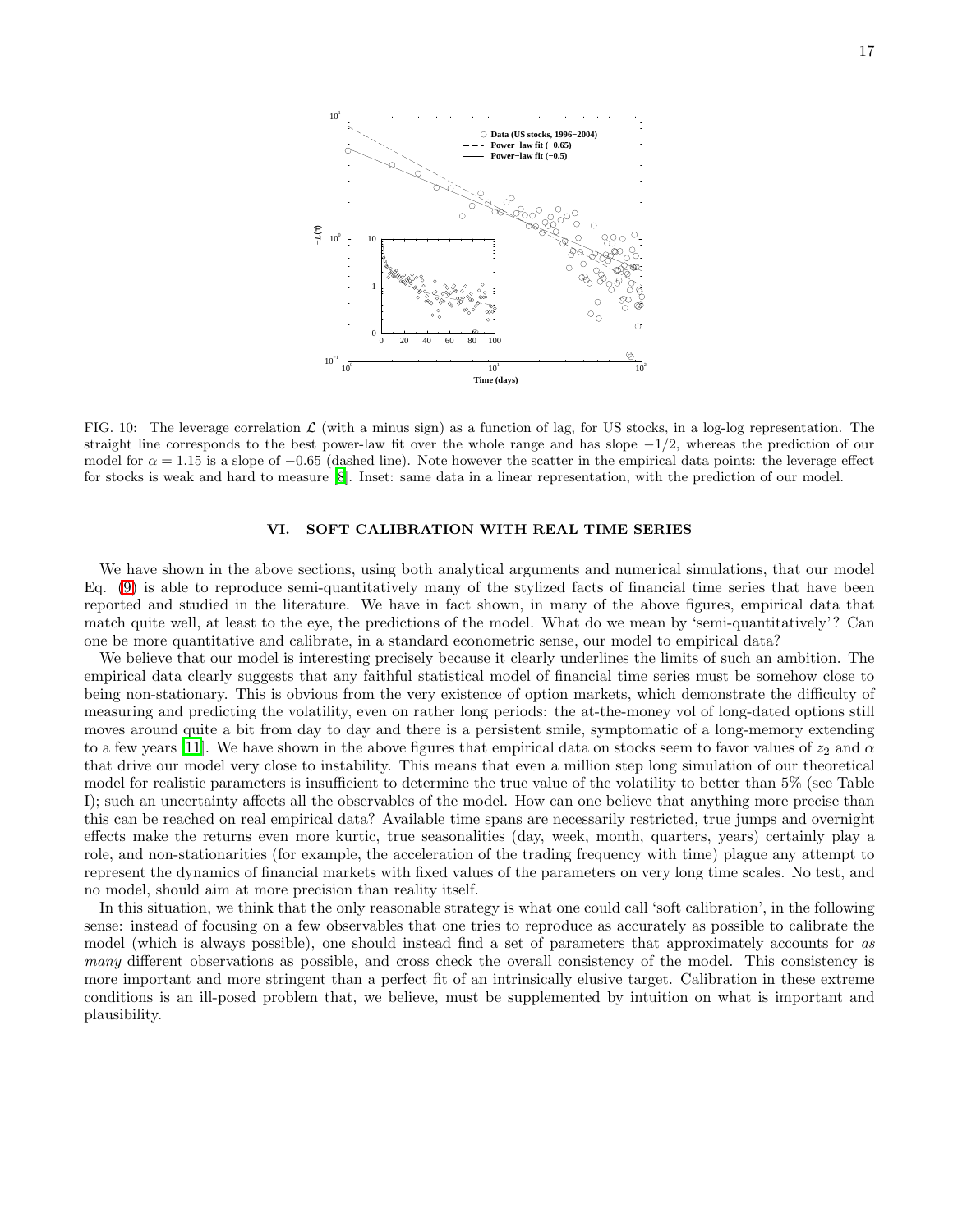#### A. Calibration on stylized facts

How does this work in practice for the model we studied? In the simplest version that we developed, the model has three important parameters:  $\tau$ ,  $z_2$ ,  $\alpha$  (the value of  $\sigma_0$  merely sets the scale of the returns, but has no bearing on the structural properties of the model). Accounting for the leverage effect adds one more parameter,  $\varphi$ . But we already know, both from the numerical results that show that our model leads to a non-monotonous kurtosis, and from common sense, that unpredictable jumps must be present and should be factored in through a non-Gaussian noise term ξ, which most probably has itself fat, power-law tails [\[13](#page-20-12), [58\]](#page-21-30). This adds at least another parameter, which would play an important role in an extended formulation of the model. Neglecting for now this extra complication, our strategy is based on the idea that different observables probe differently the influence of all parameters. This is if fact how we organized the numerical results of section [IV:](#page-6-1)

- The distribution of the volatility or of the returns probes primarily the value of  $z_2$ . The tail exponent  $\mu$ , and any measure of non-Gaussianity helps restricting the range of acceptable values of  $z_2$  (see Fig. 3 and Table I).
- The temporal correlations of the volatility is primarily sensitive to the value of  $\alpha$ , and can be used to limit the acceptable range of this parameter (see Fig. 4-a), whereas the correlation of the log-volatility is most sensitive to the value of  $z_2$  (see Fig. 4-b and Table 1).
- The evolution of the non-Gaussian cumulants  $\kappa$  and  $\Upsilon$  is sensitive to  $z_2$ ,  $\alpha$ , but also to the value of the elementary time scale  $\tau$  (see Figs. 5-a,b). This has enabled us to fix  $\tau \approx 1/300$  day to be consistent with empirical data. Of course this leaves us with the task of curing the unfriendly looking short scale kurtosis, but as mentioned above, this could be easily be dealt with a non-Gaussian noise  $\xi$ . This however means that the optimal value of  $z_2$  would be slightly reduced, since part of the kurtosis would already be accounted for.
- The multifractal analysis provides a stringent cross-check of the choice of parameters, since the multifractal spectrum  $\zeta_n$  is quite sensitive to the value of  $z_2$  (see Figs 6-a,b).
- The consistency of the model can be probed further by analyzing the response of the volatility to shocks of different amplitudes, and studying the Omori plots (see Figs 7, 8). An acceptable description of this rather subtle statistics is, we believe, another useful constraint on the parameter range.
- Interestingly, the leverage correlation is totally decoupled from other observables and can be determined independently from the study of the asymmetry of the distribution of returns and asymmetric volatility correlations, that allow one to fix the parameter  $\varphi$ . [Note however that  $\varphi \neq 0$  adds a contribution to the kurtosis of the process].

Following these steps is how we 'calibrated' our model on the average behaviour of 252 liquid US stocks in the four-year period 2000-2003. From Figs. 4-6, we see that the value  $\alpha = 1.15$  allows one to capture correct time dependence of the volatility correlation and of the evolution of non-Gaussian cumulants, whereas the choice of  $z_2$  in the range  $0.85 - 0.90$  allows one to capture the correct level of non-Gaussianity and multifractality (the parameter  $\lambda^2$ appearing in Table I and in Figs 6). These values of  $z_2$  and  $\alpha$  allow us to reproduce quite satisfactorily the whole set of observables that we have studied, in particular the Student-like shape of the distribution of returns with a power-law tail index in the right range, and the slow decay of the volatility correlation and of the kurtosis. The choice of the time scale  $\tau$  is dictated by Figs. 4-5, and is found to be on the order of  $1/300$ th of a day (a few minutes). The value of both  $z_2$  and  $\tau$  will probably be affected by the inclusion of a non-Gaussian noise  $\xi$  – we leave the detailed study of this effect for future work.

#### B. Volatility prediction

There is another, more direct way to test the consistency of our model, which to some extent avoids the problem of the non-Gaussian nature of the noise  $\xi$  (but is still confronted with the intrinsic problems of long memory and non stationarity). The idea is to fix the exponent  $\alpha$  and to regress, on empirical data, an estimate of the daily square volatility on the computed feedback strength, defined as:

$$
X_i = \sum_{\ell=1}^{\infty} \frac{(x_i - x_{i-\ell})^2}{\ell^{1+\alpha}}.
$$
\n(49)

In practice, we have estimated a noisy proxy of square volatility of a stock as  $\sigma_i^2 = (H - L + |O - C|)^2 / 4O^2$ , where  $O, H, L, C$  stand for Open, High, Low, Close. We have computed  $X_i$  using the open prices and truncated the sum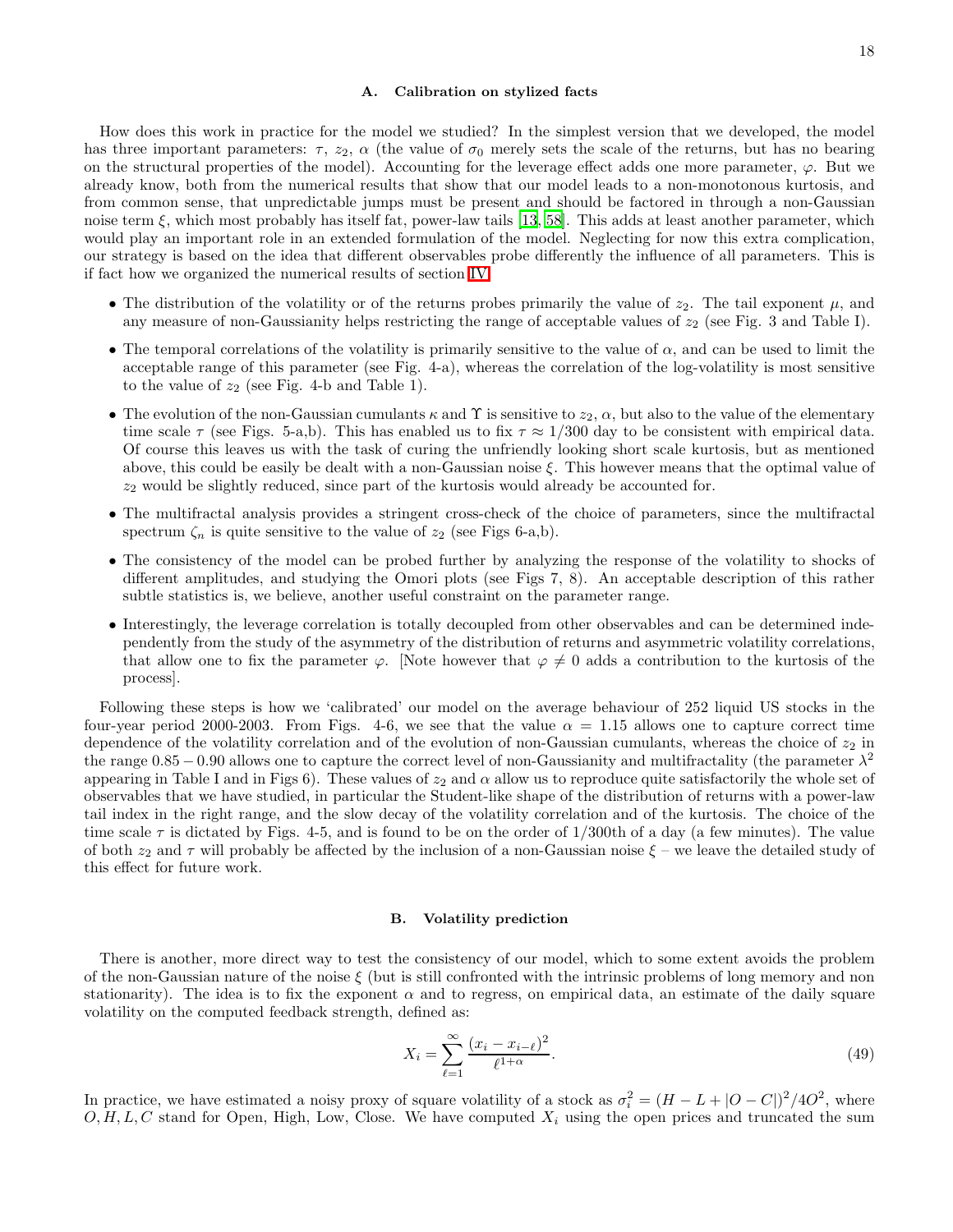

FIG. 11: Scatter plot of  $\sigma_i^2$  vs.  $X_i$  computed daily for 252 US stocks during the four-year period 2000-2003. The coordinates of each point were rescaled by the average square volatility of the stock during that time period. A moving average over 1500 points was performed, unveiling the nearly linear average behaviour of  $\sigma_i^2$  on  $X_i$ , assumed in our model. One can even notice a negative curvature for large  $X$ , as suggested by the saturation mechanism we invoked in section [II](#page-1-2) to motivate the model.

over  $\ell$  beyond 500 days, which of course is not very accurate because when  $\alpha$  is close to one, the above sum converges only very slowly.

We then plot for all stocks  $\sigma_i^2/\langle \sigma^2 \rangle$  vs.  $X_i/\langle \sigma^2 \rangle$ . Using our data set, this gives ~ 400,000 points; the correlation coefficient between the two sets is found to be 0.285. This value is rather high in view of the roughness of our volatility proxy. The result is shown in Fig. 11, where we have performed a moving average over 1500 points. As one can see the assumption of a linear relation between  $\sigma_i^2$  and X is rather remarkably borne out, over a rather large range of  $X_i$ . From the slope and intercept of the linear relation, we obtain a direct estimate of  $z_2$ , which we find to be  $\approx 0.9$ , quite close indeed to our previous determination. This direct estimate shows that (a) the basic assumption of the model, that past price changes feedback in the volatility as in Eq. [\(9\)](#page-3-0), seems to be realistic; and (b) the model is indeed rather close to an instability, with a feedback mechanism that leads to a substantial increase of the volatility.

The direct determination of  $\alpha$  using this method is however difficult: one could think of varying  $\alpha$  and choosing the value corresponding to the maximal correlation between  $X_i$  and  $\sigma_i$ . Unfortunately, the dependence of this correlation coefficient on  $\alpha$  is weak and does not allow to extract a meaningful minimum, although one can see that  $\alpha = 1.15$ is indeed in the range where the correlation is largest. One could also extend the above method to account for the leverage effect and estimate directly the asymmetry parameter  $\varphi$ .

## C. Summary

In summary, we have shown that using a variety of different observables, the range of acceptable values for the parameters of the model can be approximately determined. We have found that using these parameters, all stylized facts can be quantitatively accounted for. Due to the proximity of the unstable regime, however, a very precise determination of optimal parameters seems illusory. On the other hand, the basic assumption of our model, that past price changes feedback in the volatility through Eq. [\(9\)](#page-3-0), is rather convincingly supported by the results shown in Fig. 11.

## VII. GENERALIZATION TO MULTIASSET MODELS

An interesting generalization of the above model concerns the multiasset situation, for example baskets of different stocks with cross-correlations both in the returns and in the volatility. An obvious generalization of our model to this case reads:

$$
x_{i+1}^a - x_i^a = r_i^a = \sigma_i^a \xi_i^a,\tag{50}
$$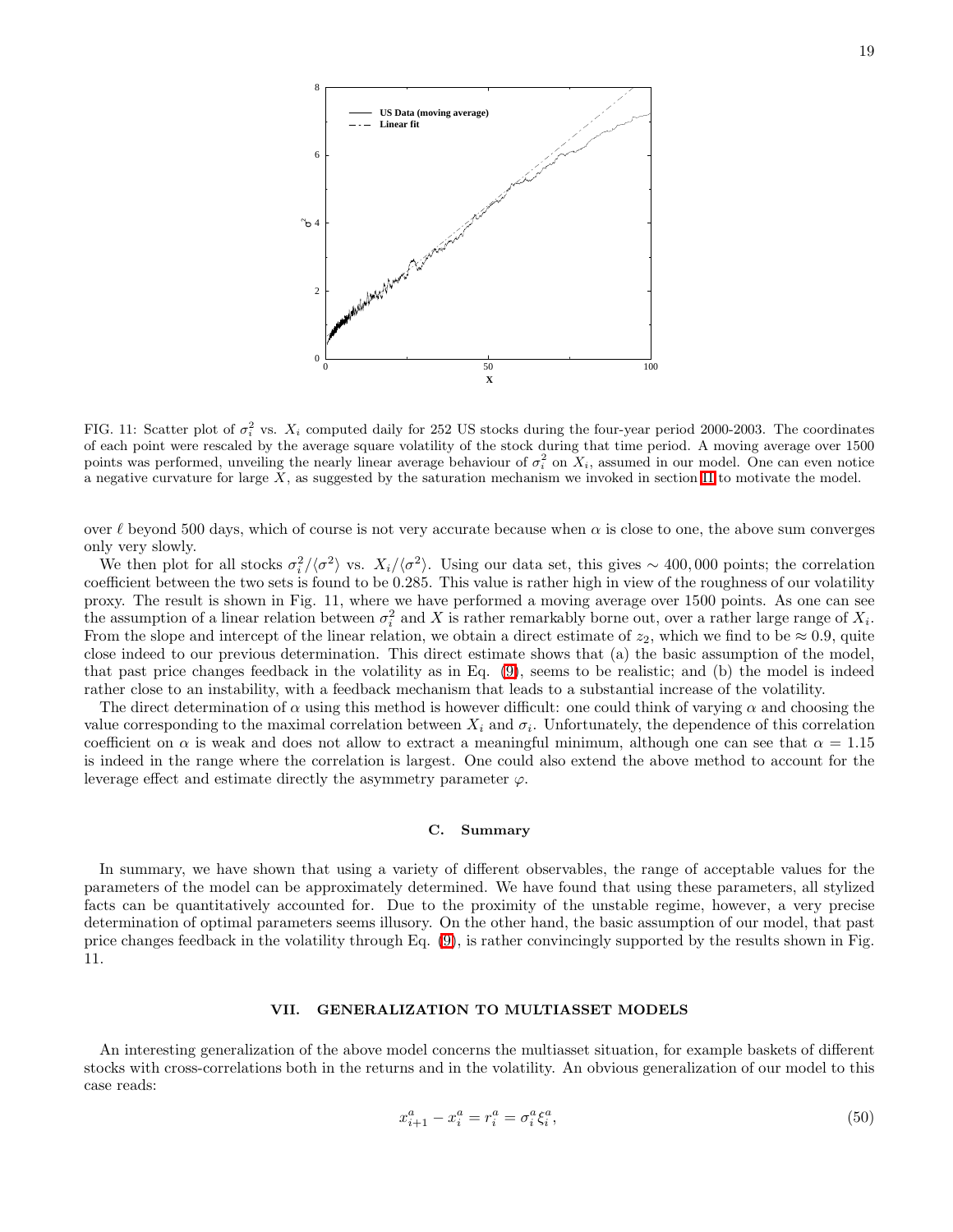<span id="page-19-0"></span>where *i* denotes the time index and *a* labels the stocks. The  $\xi_i^{a}$ 's are characterized by certain correlation matrix  $C_{ab} = \langle \xi_i^a \xi_i^b \rangle$  encoding the usual sectorial correlations. For the  $\sigma_i^a$ 's, we write, in full generality:

$$
\sigma_i^{a2} = \sigma_0^{a2} \left[ 1 + \sum_{\ell=1}^{\infty} g_\ell \sum_b H^{ab} \frac{(x_i^b - x_{i-\ell}^b)}{\sigma_0^b \sqrt{\ell \tau}} + \sum_{\ell=1}^{\infty} g_\ell \sum_b G^{ab} \frac{(x_i^b - x_{i-\ell}^b)^2}{\sigma_0^{b2} \ell \tau} \right].
$$
\n(51)

We leave the investigation of this rich model for future work; thanks to the matrix structure of the feedback effect H and G, one can reproduce a large variety of volatility cross-correlations and leverage effects. Here, we note that the average volatilities obey the following matrix equation:

$$
\sum_{b} \left( \delta_{ab} - \sum_{\ell=1}^{\infty} g_{\ell} G^{ab} \frac{\sigma_0^{a2}}{\sigma_0^{b2}} \right) \langle \sigma^{b2} \rangle = \sigma_0^{a2},\tag{52}
$$

leading to a criterion for the stability of the model, which is that the smallest eigenvalue of the matrix on the left hand side of this equation must remain positive, generalizing the above criterion  $1 - z_2 < 1$ .

From Eq.[\(51\)](#page-19-0) one can also estimate the leverage effect for index returns, which can be much enhanced if the matrix  $H^{ab}$  has large off diagonal values compared to  $G^{ab}$ , meaning that a downward move on any other stock b is perceived as a source of risk for stock a, and triggers extra trades on all other stocks as well.

## VIII. CONCLUSION AND PERSPECTIVES

In this work, we have proposed and studied, both analytically and numerically, a multiscale feedback model of volatility. This ARCH-like model (similar to the one studied by Zumbach in [\[13](#page-20-12)]) assumes that the volatility is governed by the observed past price changes on different time scales, which, we argue, directly influence the activity of traders. Assuming a power-law distribution of the time horizon of different traders, we obtain a model that captures most stylized facts of financial time series: Student-like distribution of returns with a power-law tail, long-memory of the volatility, slow convergence of the distribution of returns towards the Gaussian distribution, multifractality and anomalous volatility relaxation after shocks. The model, at variance with recent multifractal models that are strictly time reversal invariant, reproduces the time asymmetry of financial time series revealed by Zumbach's mug-shots: past large scale volatility influence future small scale volatility.

The most important conclusion of our work is the following: in order to quantitatively reproduce empirical observations, the parameters must be chosen such that our model is 'doubly' close to an instability, i.e. two parameters are close to values beyond which the process becomes non stationary. This means that (a) the feedback effect is important and substantially increases the volatility, and (b) that the model is intrinsically difficult to calibrate because of the very long range nature of the correlations and the slow convergence of all observables. However, by imposing the consistency of the model predictions with a large set of different empirical observations, a reasonable range of the parameters value can be determined. Furthermore, the adequacy of the basic assumption of our model, i.e. that the instantaneous volatility is directly related to a power-law superposition of past square returns on different time scales, can be directly assessed. The model can easily be generalized to account for jumps (a feature needed to correct an unrealistic non monotonous behaviour of the kurtosis), skewness and multiasset correlations.

The interest of this type of models, compared to (multifractal) stochastic volatility models, is that their fundamental justification, in terms of agent based strategy, is relatively direct and plausible. We believe this is a strong constraint which should guide the construction of any mathematical model of reality. On the other hand, our fundamental assumption, Eq. [\(9\)](#page-3-0), is in contradiction with the efficient market hypothesis, which asserts that the price past history should have no bearing whatsoever on the behaviour of investors. The large correlation that we find between past price changes and present volatility (see Fig. 11) indicates that this influence is in fact quite strong. This result is, in our view, yet another direct piece of evidence against the efficient market hypothesis, and a clear mechanism leading to excess volatility in financial markets.

Turning to financial engineering applications, such as risk control and option pricing, our model provides a well defined procedure to *filter* the series past price changes, and to compute the probabilities of the different future paths. Similar models have been shown to fare rather well [\[46](#page-21-13), [48\]](#page-21-15). Once 'softly' calibrated, the model can in principle be used for VaR estimates and option pricing. However, its mathematical complexity does not allow, in general, for explicit analytical solutions and probably one has to resort either to approximate treatments or to numerical, Monte-Carlo methods. The difficulty of long-memory models is that the option price must be computed conditional to the whole past history, which considerably complexifies both analytical solutions and Monte-Carlo methods. In other words, both the option price and the optimal hedge are no longer simple functions of the current price, but functionals of the whole price history. Finding operational ways to account for this history dependence seems to us a major challenge, on which we hope to work in the near future.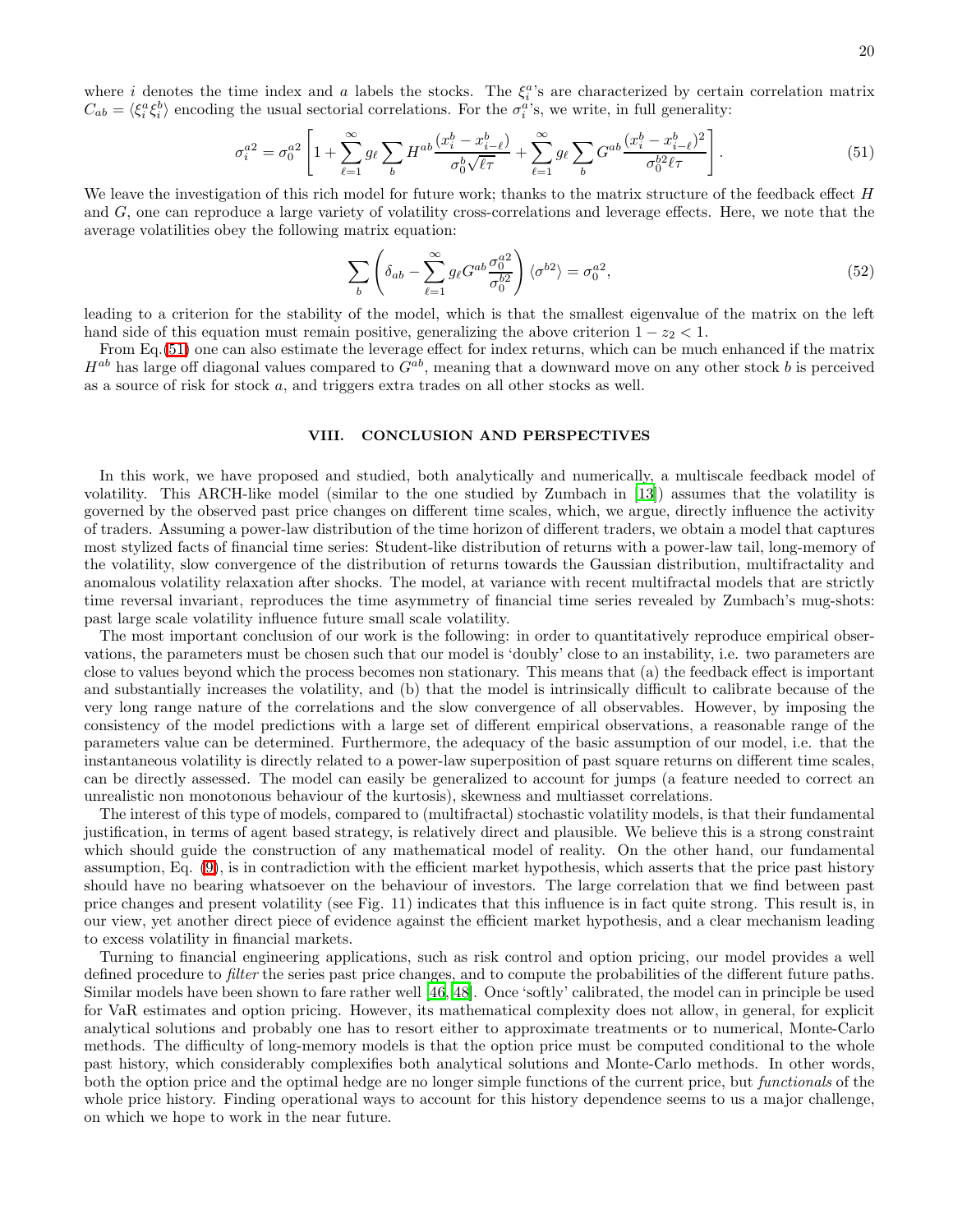### Acknowledgments

We want to thank D. Farmer and T. Lux for inviting us to write this paper, which was initiated by discussions during the Leiden workshop: "Volatility in financial markets", October 2004. Discussions with J.F. Muzy and G. Zumbach have been of great help. L.B. also thanks J. Evnine for ongoing discussions and support.

- <span id="page-20-0"></span>[1] L. Bachelier, *Théorie de la spéculation* (1900), Reprinted by J. Gabay, Editor, Paris 1995.
- <span id="page-20-1"></span>[2] T. Lux, The stable Paretian hypothesis and the frequency of large returns: an examination of major German stocks, Applied Financial Economics, 6, 463, (1996).
- <span id="page-20-2"></span>[3] F. Longin, *The asymptotic distribution of extreme stock market returns*, Journal of Business, 69 383 (1996)
- <span id="page-20-3"></span>[4] V. Plerou, P. Gopikrishnan, L.A. Amaral, M. Meyer, H.E. Stanley, Scaling of the distribution of price fluctuations of individual companies, Phys. Rev. E60 6519 (1999); P. Gopikrishnan, V. Plerou, L. A. Amaral, M. Meyer, H. E. Stanley, Scaling of the distribution of fluctuations of financial market indices, Phys. Rev. **E** 60 5305 (1999)
- <span id="page-20-4"></span>[5] A. Lo, Long term memory in stock market prices, Econometrica, 59, 1279 (1991).
- <span id="page-20-5"></span>[6] Z. Ding, C. W. J. Granger and R. F. Engle, A long memory property of stock market returns and a new model, J. Empirical Finance 1, 83 (1993).
- <span id="page-20-6"></span>[7] Y. Liu, P. Cizeau, M. Meyer, C.-K. Peng, H. E. Stanley, Correlations in Economic Time Series, Physica A245 437 (1997)
- <span id="page-20-7"></span>[8] J.P. Bouchaud, A. Matacz, M. Potters, The leverage effect in financial markets: retarded volatility and market panic Physical Review Letters, 87, 228701 (2001)
- <span id="page-20-8"></span>[9] D. M. Guillaume, M. M. Dacorogna, R. D. Davé, U. A. Müller, R. B. Olsen and O. V. Pictet, Finance and Stochastics 1 95 (1997); M. Dacorogna, R. Gençay, U. Müller, R. Olsen, and O. Pictet, An Introduction to High-Frequency Finance (Academic Press, London, 2001).
- <span id="page-20-9"></span>[10] R. Mantegna & H. E. Stanley, An Introduction to Econophysics, Cambridge University Press, 1999.
- <span id="page-20-10"></span>[11] J.-P. Bouchaud and M. Potters, Theory of Financial Risks and Derivative Pricing, Cambridge University Press, 2004.
- <span id="page-20-11"></span>[12] T. Lux, Market Fluctuations: Scaling, Multi-Scaling and Their Possible Origins in: A. Bunde and H.-J. Schellnhuber, eds., Theories of Disasters: Scaling Laws Governing Weather, Body and Stock Market Dynamics. Berlin: Springer (2003).
- <span id="page-20-13"></span><span id="page-20-12"></span>[13] G. Zumbach, P. Lynch, *Market heterogeneity and the causal structure of volatility*, Quantitative Finance, **3**, 320, (2003).
- [14] S. I. Boyarchenko, and S. Z. Levendorskii, Non-gaussian Merton-Black-Scholes Theory, World Scientific (2002)
- [15] R. Cont, P. Tankov, Financial modelling with jump processes, CRC Press, 2004.
- <span id="page-20-15"></span><span id="page-20-14"></span>[16] S.L. Heston, A closed-form solution for options with stochastic volatility with applications to bond and currency options, Rev. of Fin. Studies, 6, 327-343, 1993
- <span id="page-20-16"></span>[17] J.-P. Fouque, G. Papanicolaou, G. and K. R. Sircar, Derivatives in financial markets with stochastic volatility, Cambridge University Press, 2000
- <span id="page-20-17"></span>[18] A. A. Dragulescu and V. M. Yakovenko, Probability distribution of returns in the Heston model with stochastic volatility, Quantitative Finance 2, 443-453 (2002).
- <span id="page-20-18"></span>[19] J. Perello, J. Masoliver, J.P. Bouchaud, Multiple time scales in volatility and leverage correlations: a stochastic volatility model, Appl. Math. Fin. **11**, 1 (2004).
- <span id="page-20-20"></span><span id="page-20-19"></span>[20] P. Carr, H. Geman, D. Madan, M. Yor, Stochastic Volatility for Levy Processes, Mathematical Finance, 13, 345 (2003).
- [21] A. Fisher, L. Calvet, B.B. Mandelbrot, *Multifractality of DEM/\$ rates*, Cowles Foundation Discussion Paper 1165.
- <span id="page-20-21"></span>[22] S. Ghashghaie, W. Breymann, J. Peinke, P. Talkner, Y. Dodge, Turbulent cascades in foreign exchange markets Nature 381 767 (1996).
- <span id="page-20-22"></span>[23] F. Schmitt, D. Schertzer, S. Lovejoy, Multifractal analysis of Foreign emchange data, Applied Stochastic Models and Data Analysis, 15 29 (1999);
- <span id="page-20-23"></span>[24] M.-E. Brachet, E. Taflin, J.M. Tchéou, Scaling transformation and probability distributions for financial time series, Chaos, Solitons and Fractals, 11 2343 (2000).
- <span id="page-20-24"></span>[25] J.P. Bouchaud, M. Potters, M. Meyer, Apparent multifractality in financial time series, Eur. Phys. J. B 13, 595 (1999).
- [26] L. Calvet, A. Fisher, Forecasting multifractal volatility, Journal of Econometrics, 105, 27, (2001).
- <span id="page-20-26"></span><span id="page-20-25"></span>[27] L. Calvet, A. Fisher, *Multifractality in Asset Returns: Theory and Evidence*, Review of Economics and Statistics 84, 381-406 (2002).
- <span id="page-20-27"></span>[28] T. Lux, Turbulence in financial markets: the surprising explanatory power of simple cascade models, Quantitative Finance 1, 632, (2001)
- <span id="page-20-28"></span>[29] T. Lux, Multi-Fractal Processes as a Model for Financial Returns: Simple Moment and GMM Estimation, in revision for Journal of Business and Economic Statistics
- <span id="page-20-29"></span>[30] J.-F. Muzy, J. Delour, E. Bacry, Modelling fluctuations of financial time series: from cascade process to stochastic volatility model, Eur. Phys. J. B 17, 537-548 (2000); E. Bacry, J. Delour and J.F. Muzy, *Multifractal random walk*, Phys. Rev. E 64, 026103 (2001).
- <span id="page-20-30"></span>[31] J.F. Muzy and E. Bacry, *Multifractal stationary random measures and multifractal random walks with log-infinitely divisible* scaling laws, Phys. Rev. E  $66$ , 056121 (2002).
- <span id="page-20-31"></span>[32] For a inspiring recent account, see B. M. Mandelbrot, R. Hudson, The (mis)behaviour of markets, Perseus Books, Cambridge MA (2004)